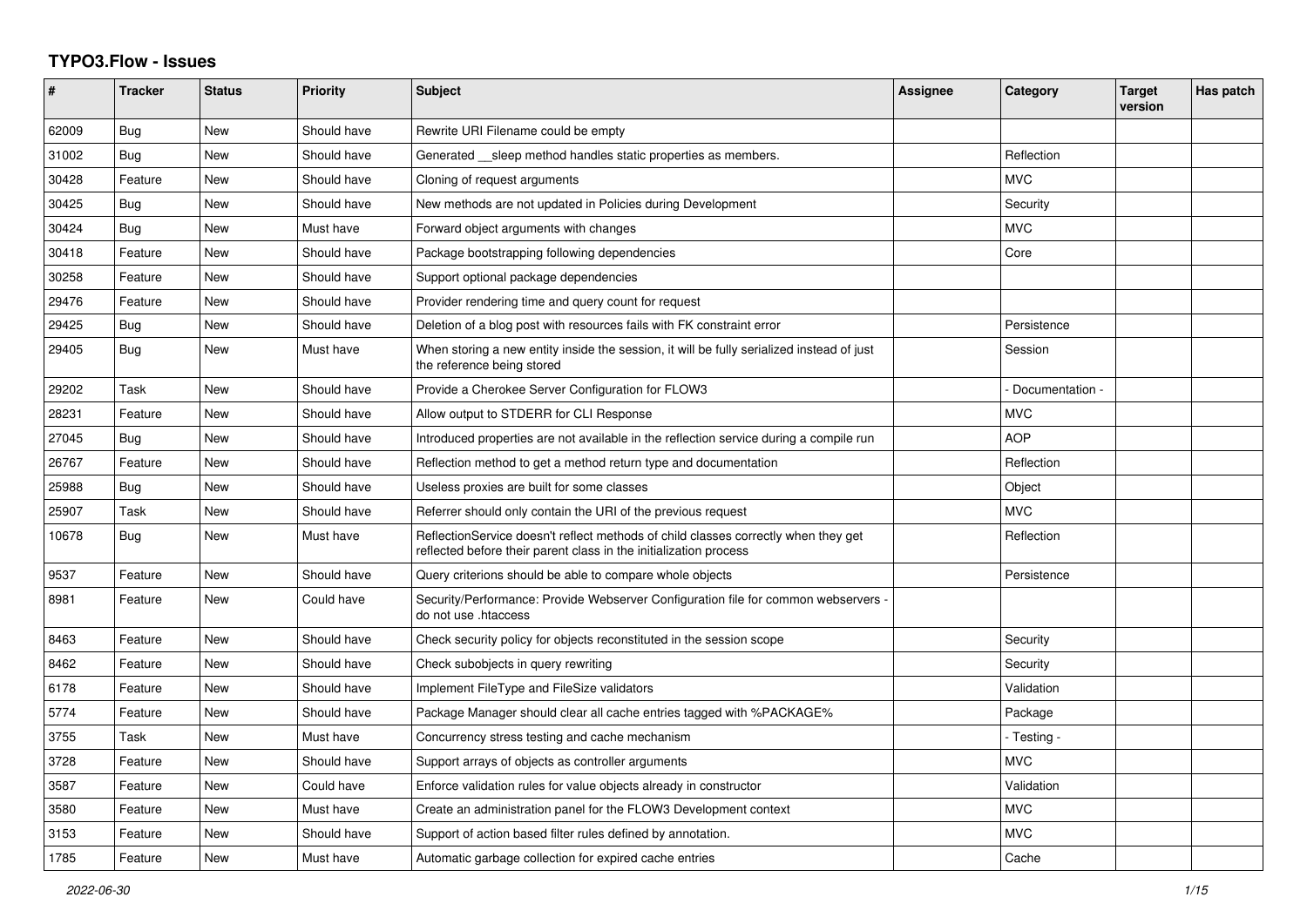| #     | <b>Tracker</b> | <b>Status</b>       | <b>Priority</b> | Subject                                                                                                 | <b>Assignee</b>       | Category                         | <b>Target</b><br>version | Has patch |
|-------|----------------|---------------------|-----------------|---------------------------------------------------------------------------------------------------------|-----------------------|----------------------------------|--------------------------|-----------|
| 29387 | Feature        | Needs<br>Feedback   | Should have     | A token with wrong credentials should throw an exception                                                | Andreas Förthner      | Security                         |                          |           |
| 9968  | Feature        | New                 | Should have     | Promote security publishing configuration automatically when persisting models                          | Andreas Förthner      | Security                         |                          |           |
| 6603  | Feature        | New                 | Must have       | Provide a policy management API                                                                         | Andreas Förthner      | Security                         |                          |           |
| 6602  | Feature        | New                 | Could have      | Implement after invocation handling                                                                     | Andreas Förthner      | Security                         |                          |           |
| 6601  | Task           | On Hold             | Could have      | Introduce a new roles definition syntax including runtime constraints                                   | Andreas Förthner      | Security                         |                          |           |
| 5442  | Feature        | New                 | Should have     | Destroy session / logout user on deleting an account                                                    | Andreas Förthner      | Security                         |                          |           |
| 3621  | Feature        | New                 | Should have     | Implement dynamic firewall filter registration                                                          | Andreas Förthner      | Security                         |                          |           |
| 3619  | Feature        | <b>New</b>          | Should have     | Implement System Policy Support/System Security                                                         | Andreas Förthner      | Security                         |                          |           |
| 45100 | Feature        | <b>Under Review</b> | Should have     | RequestDispatchingAspect should check if entry point can handle current request                         | Christopher<br>Hlubek |                                  |                          |           |
| 1856  | Feature        | <b>New</b>          | Should have     | The Package Manager checks dependencies between packages on each activation<br>deactivation             | Christopher<br>Hlubek | Package                          |                          |           |
| 4146  | Feature        | Accepted            | Should have     | Support typed parameters for validation                                                                 | Karsten<br>Dambekalns | Validation                       |                          |           |
| 6712  | Feature        | Accepted            | Should have     | Implement mixin support                                                                                 | Robert Lemke          | <b>AOP</b>                       |                          |           |
| 3588  | Feature        | Accepted            | Should have     | Support value objects in the Object Factory                                                             | Robert Lemke          | Object                           |                          |           |
| 3312  | Feature        | Needs<br>Feedback   | Should have     | Allow for easy logging by annotations                                                                   | Robert Lemke          | Log                              |                          |           |
| 3306  | Feature        | Accepted            | Should have     | Flush routes cache automatically on class file modifications                                            | Robert Lemke          | <b>MVC</b>                       |                          |           |
| 2974  | <b>Bug</b>     | New                 | Must have       | Aspect / Proxy Cache is not emptied automatically if an interface used for introduction<br>was modified | Robert Lemke          | <b>AOP</b>                       |                          |           |
| 890   | Feature        | New                 | Should have     | Add priority for advice chains                                                                          | Robert Lemke          | <b>AOP</b>                       |                          |           |
| 56639 | Feature        | New                 | Must have       | Implement "getPrivateStorageUriByResource()" for recieving (image-) file URIs                           | Robert Lemke          |                                  | 2.x                      |           |
| 59878 | <b>Bug</b>     | New                 | Must have       | TYPO3\Flow\Core\Booting\Exception\SubProcessException thrown in file Scripts.php                        |                       | <b>Error Handler</b><br>Report - | 1.1.1                    | No        |
| 39791 | <b>Bug</b>     | <b>New</b>          | Must have       | Reflection data of old aspect is not removed                                                            |                       | Reflection                       | 1.1.1                    | No        |
| 51312 | <b>Bug</b>     | New                 | Should have     | Default php error handler generates warning (when loading<br>TYPO3\Flow\Error\Exception class)          |                       | Core                             | 2.0                      | No        |
| 64842 | Feature        | New                 | Could have      | Validation of Property should also happen before Property Mapping.                                      |                       |                                  |                          | No        |
| 62740 | Bug            | New                 | Should have     | Add check on literal in TypeHandlingUtility::isCollectionType                                           |                       | Utility                          |                          | No        |
| 61043 | Task           | New                 | Should have     | Rename ClassSchema to ModelSchema                                                                       |                       | Reflection                       |                          | No        |
| 60095 | Feature        | <b>Under Review</b> | Should have     | LockManager's LockHoldingStackPage should be configurable                                               |                       | Configuration                    |                          | No        |
| 59747 | <b>Bug</b>     | New                 | Should have     | TYPO3\Flow\Error\Exception thrown in file ErrorHandler.php                                              |                       |                                  |                          | No        |
| 59442 | Bug            | <b>Under Review</b> | Should have     | Composite primary keys including foreign entity don't work                                              |                       | Persistence                      |                          | No        |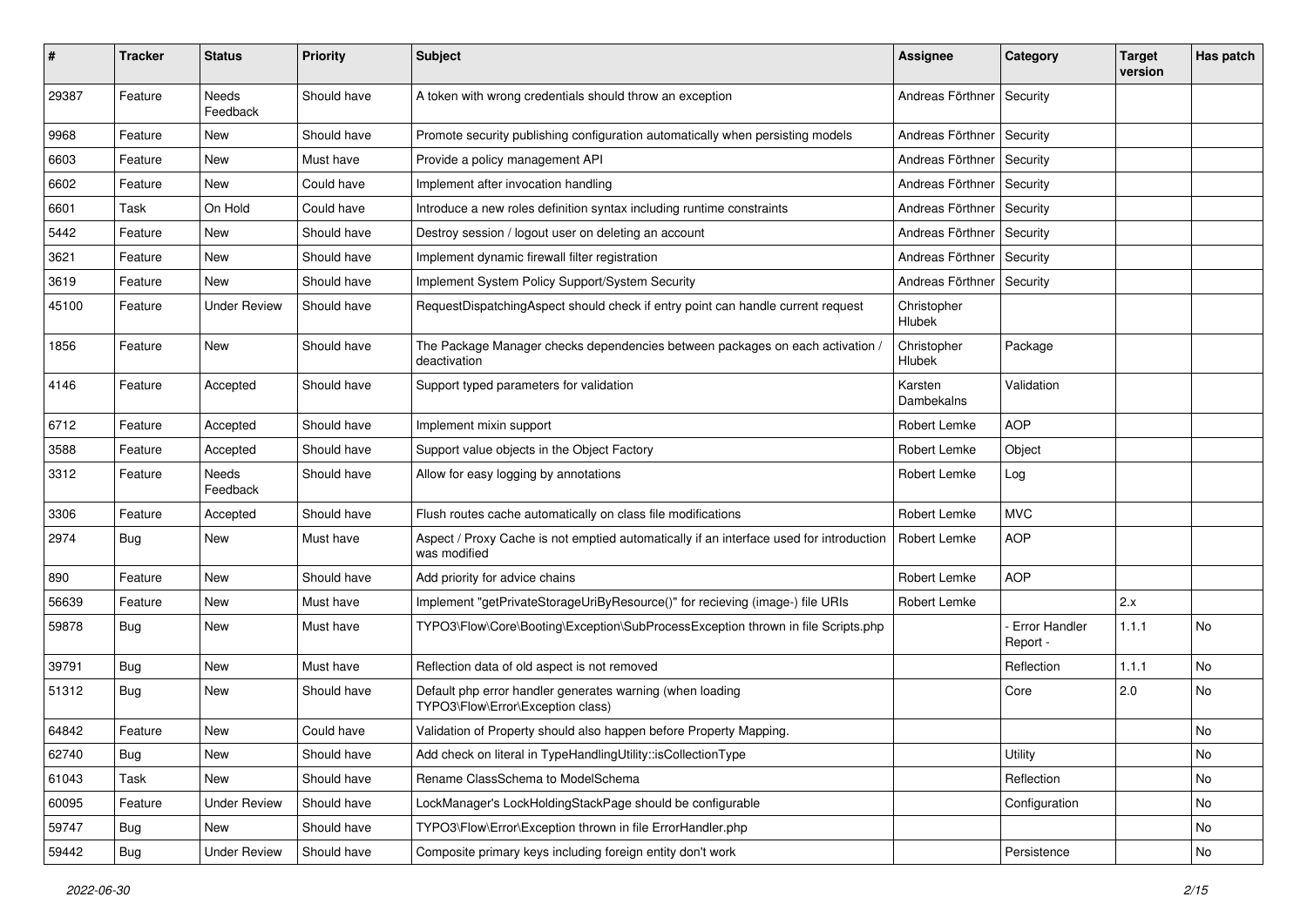| #     | <b>Tracker</b>   | <b>Status</b>       | <b>Priority</b> | Subject                                                                                             | Assignee | Category                         | <b>Target</b><br>version | Has patch |
|-------|------------------|---------------------|-----------------|-----------------------------------------------------------------------------------------------------|----------|----------------------------------|--------------------------|-----------|
| 59366 | Bug              | <b>Under Review</b> | Should have     | fix* lifecycle callbacks should not be registered for unproxied entities                            |          | Persistence                      |                          | No        |
| 59357 | <b>Bug</b>       | New                 | Should have     | Using the PackageManager directly instead of the Interface results in unexpected<br>behavior        |          |                                  |                          | No        |
| 59322 | <b>Bug</b>       | <b>New</b>          | Should have     | Mssing field exception should show missing migrations as well                                       |          | Persistence                      |                          | No        |
| 59244 | Feature          | New                 | Should have     | Message or Container needs context                                                                  |          |                                  |                          | No        |
| 59140 | <b>Bug</b>       | New                 | -- undefined -- | TYPO3\Flow\Error\Exception thrown in file ErrorHandler.php                                          |          | <b>Error Handler</b><br>Report - |                          | <b>No</b> |
| 59084 | <b>Bug</b>       | New                 | Should have     | if 403 Exception show reason                                                                        |          |                                  |                          | No        |
| 59049 | <b>Bug</b>       | New                 | Should have     | TYPO3\Flow\Error\Exception thrown in file ErrorHandler.php                                          |          | <b>Error Handler</b><br>Report - |                          | No        |
| 59023 | <b>Bug</b>       | <b>New</b>          | Should have     | BooleanConverter should not convert empty values to boolean                                         |          | Property                         |                          | No        |
| 58996 | Bug              | New                 | Should have     | ResourceManager adding to persistence                                                               |          |                                  |                          | No        |
| 58975 | <b>Bug</b>       | New                 | Must have       | Fix command for Linux in Qucikstart documentation                                                   |          | Documentation -                  |                          | No        |
| 58852 | <b>Bug</b>       | New                 | Should have     | TYPO3\Flow\Security\Exception\AccessDeniedException should clarify which action<br>fails to execute |          | Security                         |                          | No.       |
| 58744 | <b>Bug</b>       | <b>New</b>          | Should have     | Can not split configuration in settings.yaml                                                        |          |                                  |                          | No.       |
| 58622 | Feature          | New                 | Must have       | Clearer Exception: Array to string conversion                                                       |          | Core                             |                          | No        |
| 58408 | Task             | New                 | Should have     | Disable manualy persisting                                                                          |          |                                  |                          | No        |
| 58184 | Major<br>Feature | New                 | Should have     | HTTP request argument building for different use cases                                              |          | Http                             |                          | No.       |
| 57972 | Bug              | <b>New</b>          | Should have     | Missing @ManyToOne in example for resource                                                          |          | Documentation -                  |                          | No        |
| 57815 | Bug              | <b>New</b>          | Should have     | Invalid resources are saved in the persistent resources folder                                      |          | Resource                         |                          | No.       |
| 57796 | <b>Bug</b>       | New                 | Should have     | XLIFF Fails if $id ==$ nodedata                                                                     |          |                                  |                          | No        |
| 57763 | Feature          | New                 | Should have     | Allow controller / package / action as params in<br>\TYPO3\Fluid\ViewHelpers\Form\ButtonViewHelper  |          |                                  |                          | <b>No</b> |
| 57541 | <b>Bug</b>       | <b>Under Review</b> | Must have       | Content Security: operands work intrinsically differently in Rewrite and Manual check               |          | Security                         |                          | No.       |
| 57450 | <b>Bug</b>       | New                 | Should have     | International E-Mail addresses (umlauts, etc.) are not validated correctly                          |          | Validation                       |                          | No        |
| 57437 | <b>Bug</b>       | New                 | Should have     | Composer package replacement is not supported                                                       |          | Package                          |                          | No        |
| 56916 | Feature          | New                 | Should have     | Support PATCH request method as of RFC5789                                                          |          | Http                             |                          | No        |
| 56856 | Bug              | <b>Under Review</b> | Must have       | Fix StandardView Template                                                                           |          |                                  |                          | No        |
| 56744 | Feature          | New                 | Must have       | stay logged in                                                                                      |          |                                  |                          | No        |
| 56602 | Major<br>Feature | New                 | Should have     | Handling Of Multi Identity Entities                                                                 |          | Persistence                      |                          | No        |
| 56601 | <b>Bug</b>       | <b>Under Review</b> | Must have       | PersistenceManager wrong handling of ORM\ld                                                         |          |                                  |                          | No        |
| 56573 | Bug              | New                 | Should have     | Converting by Flow\Identity                                                                         |          | Persistence                      |                          | No        |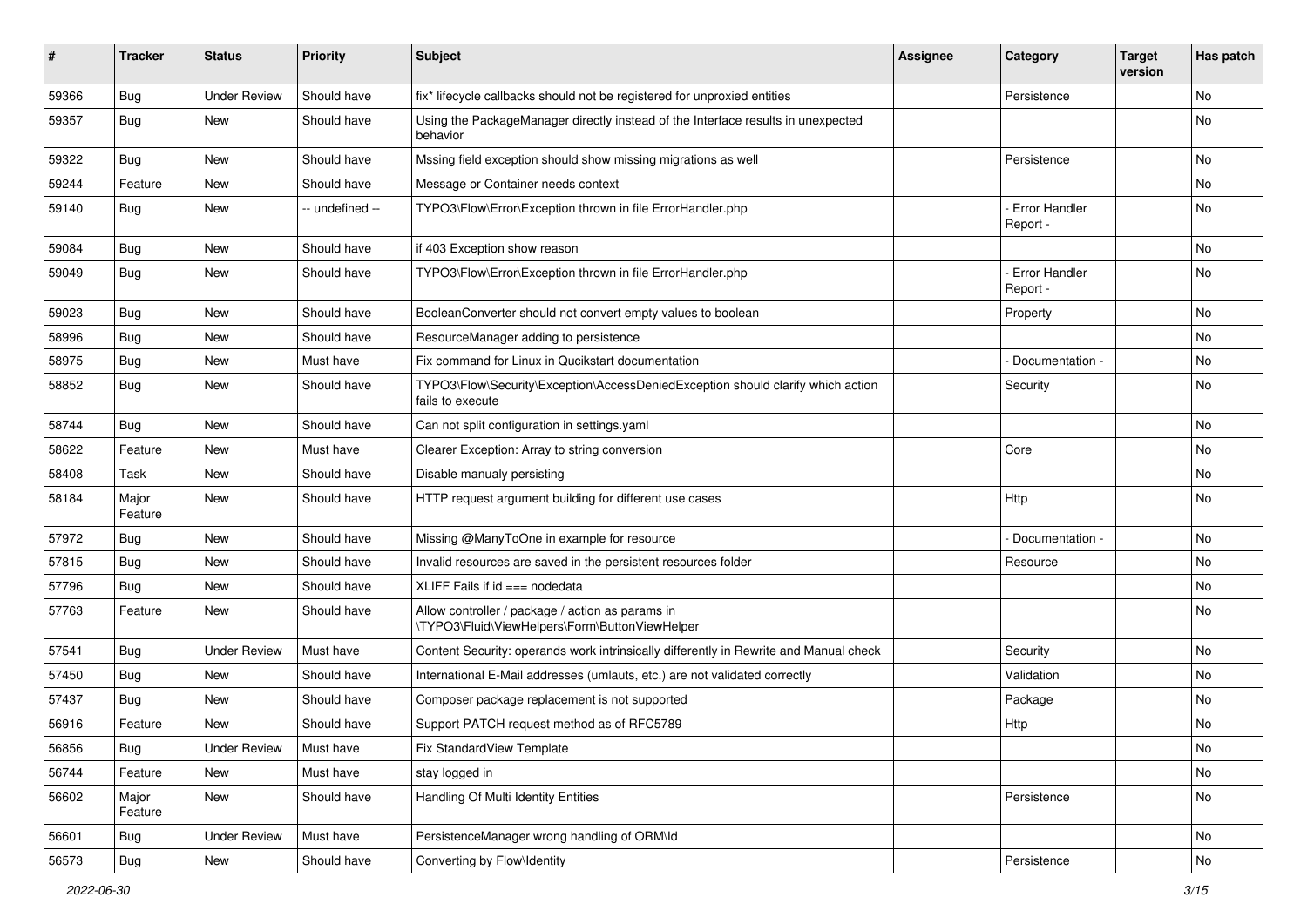| ∦     | <b>Tracker</b> | <b>Status</b>       | <b>Priority</b> | <b>Subject</b>                                                                                                       | <b>Assignee</b> | Category                         | <b>Target</b><br>version | Has patch |
|-------|----------------|---------------------|-----------------|----------------------------------------------------------------------------------------------------------------------|-----------------|----------------------------------|--------------------------|-----------|
| 56556 | Feature        | <b>New</b>          | Should have     | support has Property and is Property                                                                                 |                 |                                  |                          | No        |
| 56544 | Bug            | <b>New</b>          | Must have       | FLOW Exception on tar package inclusion via composer                                                                 |                 | Core                             |                          | <b>No</b> |
| 56486 | Feature        | New                 | Should have     | Optimize the ObjectManager for performance                                                                           |                 |                                  |                          | No        |
| 56107 | Bug            | <b>New</b>          | Should have     | Property mapping configuration only supports one wildcard at a time                                                  |                 | Property                         |                          | No        |
| 56036 | Feature        | New                 | Should have     | Optimize autoloading                                                                                                 |                 |                                  |                          | No        |
| 55958 | Task           | New                 | Should have     | RFC: Use PHP 5.4 closure features for direct ObjectAccess                                                            |                 |                                  |                          | No        |
| 55957 | Task           | New                 | Should have     | RFC: Optimize AOP proxies                                                                                            |                 | <b>AOP</b>                       |                          | No        |
| 55954 | Bug            | New                 | Should have     | Associations to ValueObjects should not be cascade all'd                                                             |                 |                                  |                          | No        |
| 55953 | Task           | <b>New</b>          | Could have      | Repair and streamline ValueObject support                                                                            |                 | Persistence                      |                          | <b>No</b> |
| 55937 | Bug            | New                 | Must have       | FlashMessage queue is lost                                                                                           |                 | Session                          |                          | No        |
| 55831 | Feature        | <b>New</b>          | Should have     | Different scenarios for session settings                                                                             |                 |                                  |                          | <b>No</b> |
| 55719 | Feature        | New                 | Could have      | Support additional Resource Folders                                                                                  |                 |                                  |                          | No        |
| 55199 | Feature        | New                 | Should have     | Avoid Buffering of Shell output                                                                                      |                 | Cli                              |                          | <b>No</b> |
| 54744 | Bug            | New                 | Should have     | System.log contains many NOTICE Flow The argument "workspace" declared in<br>pointcut does not exist in method TYPO3 |                 | Log                              |                          | No        |
| 54589 | <b>Bug</b>     | New                 | Should have     | Role parent is not removed from roles MM table                                                                       |                 | Security                         |                          | No        |
| 54549 | Bug            | <b>New</b>          | Must have       | PackageManager::createPackage is incompatible to PackageManagerInterface                                             |                 |                                  |                          | No        |
| 54458 | <b>Bug</b>     | New                 | Should have     | Missing Version Number in packages                                                                                   |                 | Package                          |                          | No        |
| 54451 | Bug            | <b>New</b>          | Must have       | No functionality at Apache environments with suexec                                                                  |                 |                                  |                          | <b>No</b> |
| 54446 | <b>Bug</b>     | New                 | Should have     | Cache filebackend 'include_once'                                                                                     |                 | Cache                            |                          | No        |
| 54381 | <b>Bug</b>     | New                 | -- undefined -- | TYPO3\Flow\Core\Booting\Exception\SubProcessException thrown in file Scripts.php                                     |                 | <b>Error Handler</b><br>Report - |                          | No        |
| 54037 | Feature        | <b>Under Review</b> | Should have     | JsonView accepts encoding options                                                                                    |                 | MVC                              |                          | <b>No</b> |
| 53851 | <b>Bug</b>     | New                 | -- undefined -- | TYPO3\Flow\Core\Booting\Exception\SubProcessException thrown in file Scripts.php                                     |                 | Error Handler<br>Report -        |                          | No        |
| 53620 | Bug            | <b>New</b>          | Should have     | Move Classes/TYPO3/Flow/Composer to own Package                                                                      |                 | Package                          |                          | No        |
| 53533 | <b>Bug</b>     | <b>New</b>          | Should have     | Class reflection assumes reverse PSR-0, can lead to fail in autoloader                                               |                 | Reflection                       |                          | <b>No</b> |
| 53224 | <b>Bug</b>     | New                 | Should have     | Constructor in subclass breaks call chain leading to missing identifier / uuid                                       |                 | Object                           |                          | No        |
| 53177 | Feature        | New                 | Should have     | entity resource policy value support for `this`                                                                      |                 | Security                         |                          | No        |
| 52945 | <b>Bug</b>     | New                 | Should have     | Excluded classes should only be excluded from reflection but still autoloaded                                        |                 |                                  |                          | No        |
| 52909 | Bug            | New                 | Should have     | Class Loader fallback to non-proxy hides fatal errors                                                                |                 | Core                             |                          | No        |
| 52590 | Feature        | New                 | Should have     | Provide a way to get the Doctrine QueryBuilder                                                                       |                 |                                  |                          | No        |
| 52430 | Bug            | New                 | Should have     | Cannot convert from UUID to auto-increment ID                                                                        |                 |                                  |                          | No        |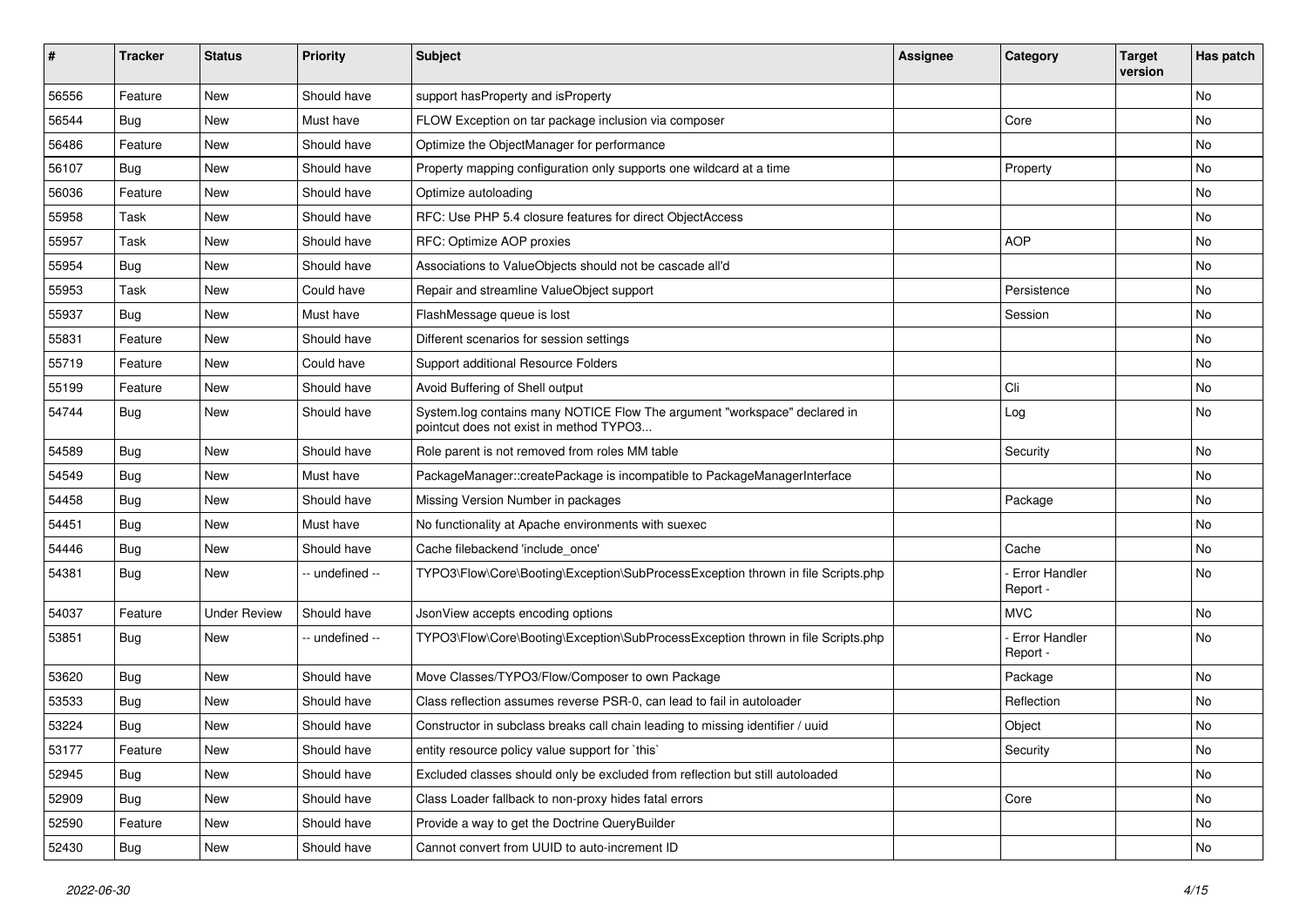| #     | <b>Tracker</b> | <b>Status</b>       | <b>Priority</b> | <b>Subject</b>                                                                                                                         | <b>Assignee</b> | Category                         | <b>Target</b><br>version | Has patch |
|-------|----------------|---------------------|-----------------|----------------------------------------------------------------------------------------------------------------------------------------|-----------------|----------------------------------|--------------------------|-----------|
| 52185 | Bug            | <b>New</b>          | Could have      | PositionalArraySorter should detect recursive dependencies                                                                             |                 | Utility                          |                          | No        |
| 52014 | Bug            | New                 | Should have     | Migration makes fields NOT NULL even though not true                                                                                   |                 | Persistence                      |                          | No        |
| 52005 | Bug            | New                 | Could have      | TYPO3\Flow\Error\Exception thrown in file ErrorHandler.php                                                                             |                 | <b>Error Handler</b><br>Report - |                          | No        |
| 51763 | Bug            | New                 | Should have     | HttpRequest always returns content of the current request                                                                              |                 | Http                             |                          | No        |
| 51704 | Bug            | New                 | -- undefined -- | TYPO3\Flow\Error\Exception thrown in file ErrorHandler.php                                                                             |                 | <b>Error Handler</b><br>Report - |                          | No.       |
| 51676 | Feature        | <b>Under Review</b> | Should have     | Support of symlinks for Resources                                                                                                      |                 | Resource                         |                          | No        |
| 51530 | Task           | <b>New</b>          | Should have     | Improve speed of Files::readDirectoryRecursively using RecursiveDirectoryIterator?                                                     |                 |                                  |                          | No.       |
| 51489 | Bug            | New                 | -- undefined -- | Doctrine\Common\Annotations\AnnotationException thrown in file<br>AnnotationException.php                                              |                 | Annotations                      |                          | No        |
| 51459 | Feature        | <b>New</b>          | Should have     | Allow catching of particular exceptions on property mapping                                                                            |                 | <b>MVC</b>                       |                          | No        |
| 51286 | Task           | New                 | Should have     | Custom error views should introduce a controller context somehow                                                                       |                 |                                  |                          | No        |
| 51188 | Bug            | New                 | Should have     | Doctrine does not respect AOP-injected properties                                                                                      |                 | Persistence                      |                          | No        |
| 51120 | Bug            | New                 | Must have       | \TYPO3\Flow\Core\Booting::buildSubprocessCommand - wrong command if passed<br>more than one parameters                                 |                 | Core                             |                          | No        |
| 50901 | Feature        | <b>New</b>          | Should have     | @IgnoreValidation also for class fields                                                                                                |                 | Validation                       |                          | No.       |
| 50869 | Bug            | New                 | Could have      | key() invoked on object                                                                                                                |                 |                                  |                          | No        |
| 50382 | Task           | New                 | Should have     | Impossible to use arguments in CLI that are added by overriding<br>initializeCommandMethodArguments()                                  |                 | Command                          |                          | No        |
| 50342 | Bug            | <b>New</b>          | Could have      | PropertyMapper: Use of interface method before implementation check                                                                    |                 |                                  |                          | No.       |
| 50262 | Feature        | New                 | Could have      | Add Keywords to composer Json                                                                                                          |                 | Package                          |                          | No        |
| 49801 | Bug            | New                 | -- undefined -- | TYPO3\Flow\Security\Exception\AccessDeniedException thrown in file<br>TYPO3_Flow_Security_Authorization_AccessDecisionVoterManager.php |                 | <b>Error Handler</b><br>Report - |                          | No        |
| 49780 | Bug            | <b>New</b>          | Should have     | Roles are not synchronized                                                                                                             |                 | Security                         |                          | No.       |
| 49423 | Bug            | New                 | Must have       | Role name and packageKey are not accessible                                                                                            |                 |                                  |                          | No        |
| 49373 | Bug            | <b>New</b>          | Must have       | Methods policy with key "Controllers" is ignored                                                                                       |                 | Security                         |                          | No.       |
| 49372 | Bug            | New                 | Should have     | ObjectConverter ignores implemented interface when mapping subtype                                                                     |                 |                                  |                          | No        |
| 49050 | Feature        | New                 | Should have     | Allow Subqueries in QueryInterface                                                                                                     |                 | Persistence                      |                          | No        |
| 49039 | Feature        | New                 | Could have      | RFC: Use PSR-3 logger interface in Flow                                                                                                |                 | Log                              |                          | No        |
| 49011 | Bug            | <b>Under Review</b> | Should have     | Support executing TYPO3. Flow inside a PHAR                                                                                            |                 |                                  |                          | No        |
| 48873 | Bug            | New                 | Should have     | Error when calling resourceManager->deleteResource on unpublished Resource                                                             |                 | <b>Error Handler</b><br>Report - |                          | No        |
| 48862 | Feature        | New                 | Should have     | Possibility to exclude package from file monitoring                                                                                    |                 | Monitor                          |                          | No        |
| 48657 | Feature        | <b>Under Review</b> | Should have     | support HTTP_RANGE                                                                                                                     |                 |                                  |                          | No        |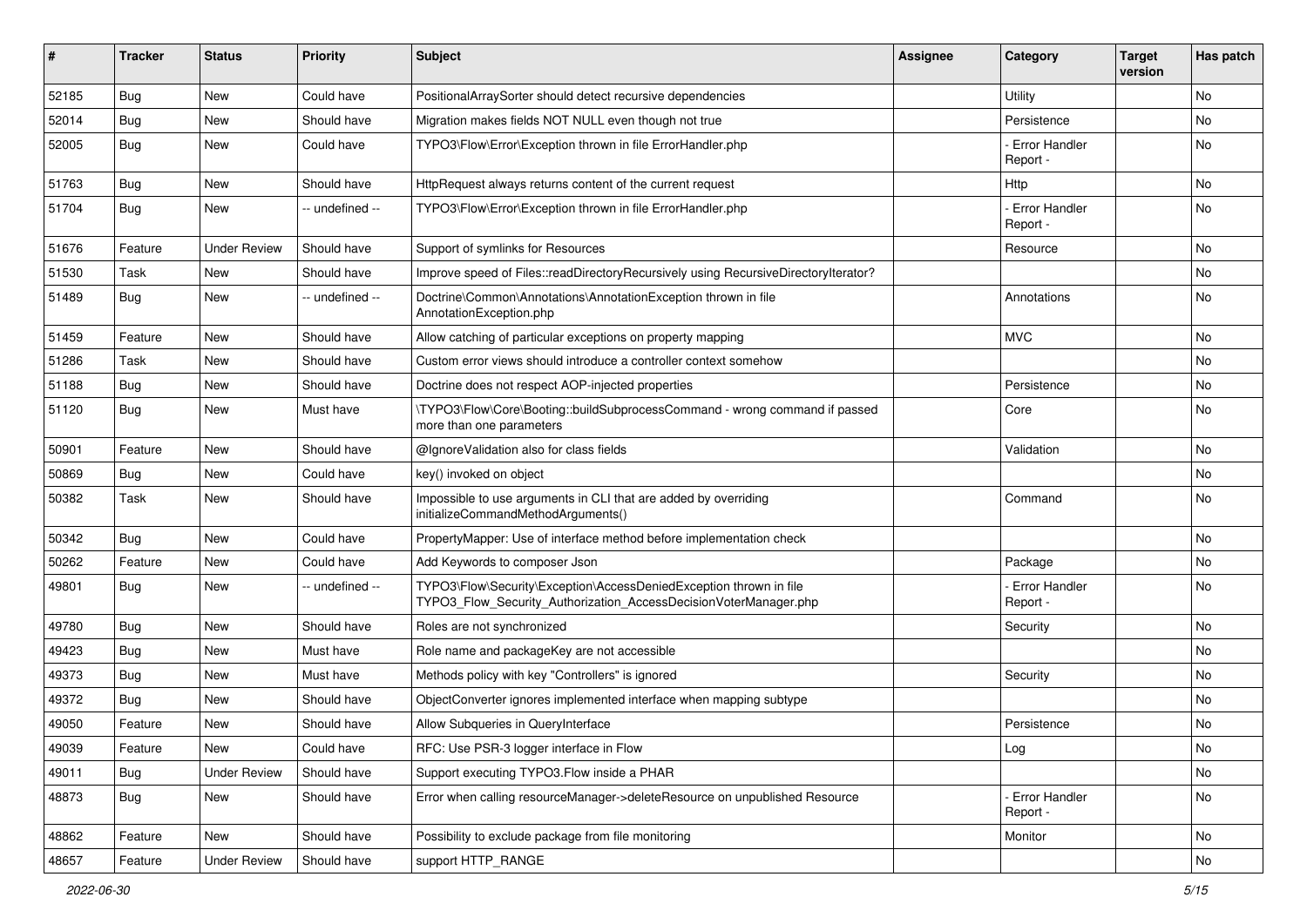| ∦     | <b>Tracker</b> | <b>Status</b>            | <b>Priority</b> | Subject                                                                                                                      | <b>Assignee</b> | Category        | <b>Target</b><br>version | Has patch |
|-------|----------------|--------------------------|-----------------|------------------------------------------------------------------------------------------------------------------------------|-----------------|-----------------|--------------------------|-----------|
| 48430 | Bug            | New                      | Should have     | Default validator-messages are not correctly formatted                                                                       |                 |                 |                          | No        |
| 48429 | <b>Bug</b>     | New                      | Should have     | Remove- and update-actions on repository are not persisted                                                                   |                 |                 |                          | No        |
| 48409 | Feature        | New                      | Could have      | Introduce new Annotation "Slot" for wiring signal and slots                                                                  |                 | SignalSlot      |                          | No        |
| 48296 | Task           | <b>Needs</b><br>Feedback | Should have     | Missing method in ExceptionHandlerInterface                                                                                  |                 |                 |                          | No        |
| 47951 | Feature        | New                      | Should have     | Warn if persistence stack is not empty at the end of a get-request                                                           |                 | Persistence     |                          | <b>No</b> |
| 47456 | Feature        | New                      | Should have     | ManyToOne and OneToOne Relations of Objects passed as Action Argument are<br>loaded automatically                            |                 | Validation      |                          | No        |
| 47429 | Bug            | New                      | Should have     | Global policy files no longer allowed                                                                                        |                 | Security        |                          | No        |
| 47404 | Feature        | New                      | Could have      | Add getters and setters methods for introduced properties                                                                    |                 | <b>AOP</b>      |                          | No        |
| 47273 | Feature        | New                      | Should have     | Support mapping properties with differing types for setter and property                                                      |                 | Property        |                          | No        |
| 47236 | Bug            | <b>Needs</b><br>Feedback | Should have     | Error at offset 6279 of 6338                                                                                                 |                 |                 |                          | No        |
| 47191 | Feature        | <b>Under Review</b>      | Should have     | Make (property) Validators aware of parent class and the property they belong to                                             |                 | Validation      |                          | <b>No</b> |
| 47075 | Feature        | New                      | Should have     | Make Exception more meaningful                                                                                               |                 | Resource        |                          | No        |
| 47073 | <b>Bug</b>     | New                      | Must have       | Cookie causes Error after Update                                                                                             |                 | Http            |                          | No        |
| 46910 | Feature        | New                      | Should have     | Composer integration - PackageStates.php                                                                                     |                 |                 |                          | No        |
| 46823 | Task           | Accepted                 | Should have     | Detect APC and APCu correctly                                                                                                |                 | Cache           |                          | No        |
| 46816 | Feature        | New                      | Should have     | Add xcache cache backend                                                                                                     |                 | Cache           |                          | No        |
| 46318 | Feature        | New                      | Should have     | [caching framework] Extend cache interface to handle multiple entries                                                        |                 | Cache           |                          | No        |
| 46216 | Feature        | New                      | Should have     | Add wincache cache backend                                                                                                   |                 | Cache           |                          | No        |
| 46210 | Bug            | Needs<br>Feedback        | Should have     | securityContext->getParty() in the initializeObject() method of a session-Scope object<br>throws exception on second request |                 | Session         |                          | No        |
| 46120 | <b>Bug</b>     | New                      | Must have       | Important step missing in the installation chapter                                                                           |                 | Documentation - |                          | No        |
| 46073 | Bug            | <b>Under Review</b>      | Should have     | Scripts::executeCommand must be usable outsite of TYPO3.Flow                                                                 |                 |                 |                          | No        |
| 46066 | <b>Bug</b>     | New                      | Should have     | Currency formatter uses wrong format for ISO 4217 currency codes                                                             |                 | 118n            |                          | No        |
| 46050 | Feature        | New                      | Could have      | To decouple log file writing at Logger->logException                                                                         |                 | Log             |                          | <b>No</b> |
| 46011 | Task           | New                      | Should have     | Validate annotation with missing type should throw useful error                                                              |                 | Validation      |                          | No        |
| 46010 | <b>Bug</b>     | New                      | Should have     | Generating a DiscriminatorMap with base class in different namespace does not work                                           |                 | Persistence     |                          | No        |
| 46009 | Task           | New                      | Should have     | Improve error message for missing class in Flow annotation driver                                                            |                 | Persistence     |                          | No        |
| 45917 | <b>Bug</b>     | New                      | Should have     | RoutePartHandler transliteration must be improved                                                                            |                 | MVC - Routing   |                          | No        |
| 45669 | <b>Bug</b>     | New                      | Should have     | PersistentObjectConverter does not convert ValueObjects by identity                                                          |                 |                 |                          | No        |
| 45640 | <b>Bug</b>     | New                      | Could have      | Every relation is set to cascade=all if the related entity is no aggregate root                                              |                 | Persistence     |                          | No        |
| 45623 | <b>Bug</b>     | New                      | Should have     | SQL error when calling TYPO3.Blog Setup controller                                                                           |                 | Documentation - |                          | No        |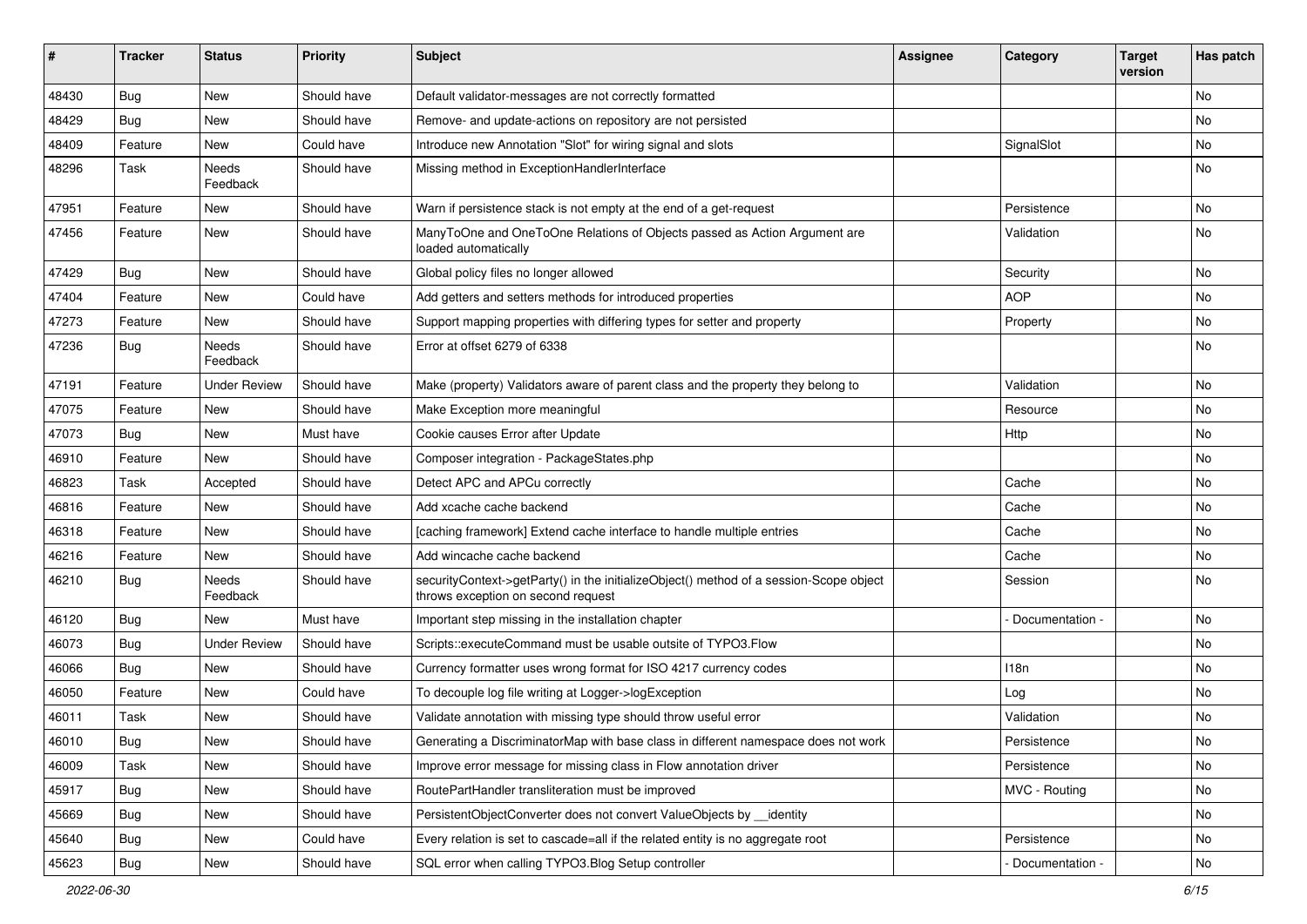| $\vert$ # | <b>Tracker</b> | <b>Status</b>            | <b>Priority</b> | <b>Subject</b>                                                                  | <b>Assignee</b> | Category        | <b>Target</b><br>version | Has patch |
|-----------|----------------|--------------------------|-----------------|---------------------------------------------------------------------------------|-----------------|-----------------|--------------------------|-----------|
| 45611     | Bug            | New                      | Could have      | Destruction of session after logout should be configurable                      |                 | Security        |                          | <b>No</b> |
| 45409     | Feature        | New                      | Should have     | Support validation of abstract nested properties                                |                 | Validation      |                          | No        |
| 45386     | <b>Bug</b>     | New                      | Could have      | Package::buildArrayOfClassFiles tries to determine class names from file paths  |                 |                 |                          | No        |
| 45272     | Bug            | New                      | Should have     | Related Value Objects get deleted by default cascading                          |                 |                 |                          | No        |
| 45249     | <b>Bug</b>     | New                      | Must have       | Update composer project-create command listing                                  |                 | Documentation - |                          | No        |
| 45103     | Feature        | <b>New</b>               | Should have     | Make static resource URI generation available outside of Fluid                  |                 | Resource        |                          | <b>No</b> |
| 44891     | Feature        | New                      | Should have     | Routes should be able to enforce http/https protocol                            |                 | MVC - Routing   |                          | No        |
| 44738     | Feature        | New                      | Must have       | Re-Validation of argument's custom validators                                   |                 | Validation      |                          | No        |
| 44712     | Task           | Accepted                 | Should have     | Decouple Argument-Building in the HTTP-Request-Constructor                      |                 | Http            |                          | No        |
| 44563     | Feature        | New                      | Should have     | Logged in users via HTTP Basic always get re-authenticated                      |                 | Security        |                          | No        |
| 44244     | <b>Bug</b>     | New                      | Should have     | defaultOrderings aren't applied on related objects                              |                 | Persistence     |                          | No        |
| 44123     | Feature        | New                      | Should have     | Make the "Flow requires the PHP setting "date.timezone"" error more beautiful   |                 |                 |                          | No        |
| 43993     | Task           | New                      | Should have     | Warn when no migrations are found at all during doctrine: migrate               |                 | Persistence     |                          | No        |
| 43967     | Bug            | New                      | Should have     | Error in evaluating orphanRemoval in Flow Annotation driver                     |                 | Persistence     |                          | No        |
| 43947     | <b>Bug</b>     | New                      | Should have     | Redirect to login after Session timeout                                         |                 |                 |                          | No        |
| 43841     | Feature        | New                      | Should have     | Add package support to validation errors                                        |                 |                 |                          | No        |
| 43572     | Feature        | New                      | Should have     | Uri should support manipulation of query arguments                              |                 |                 |                          | No        |
| 43082     | Feature        | Needs<br>Feedback        | Should have     | Add CLI support for scaffolding models, views, controller                       |                 |                 |                          | No        |
| 42888     | Bug            | Needs<br>Feedback        | Should have     | ResourceManager chokes on non existing files                                    |                 | Resource        |                          | No        |
| 42606     | <b>Bug</b>     | New                      | Must have       | Content Security with nested objects                                            |                 | Security        |                          | No        |
| 42520     | Bug            | <b>New</b>               | Must have       | Cache must be flushed globally for package state changes                        |                 | Core            |                          | No        |
| 41807     | Task           | <b>Under Review</b>      | Should have     | Initialize the eventmanager in the EntityManagerInterface                       |                 | Persistence     |                          | No        |
| 41533     | Bug            | <b>Needs</b><br>Feedback | Should have     | Ignored object-validation in editAction when redirecting back from updateAction |                 |                 |                          | No        |
| 41496     | <b>Bug</b>     | New                      | Must have       | Upload identical Resources, deleting fails                                      |                 | Resource        |                          | <b>No</b> |
| 41420     | Feature        | New                      | Should have     | Support entity versioning                                                       |                 | Persistence     |                          | No        |
| 41414     | Task           | Needs<br>Feedback        | Should have     | Check packageKey naming / file structure below Packages/Vendor                  |                 | Package         |                          | No        |
| 41148     | Bug            | New                      | Must have       | Converting of ValueObjects                                                      |                 |                 |                          | No        |
| 40418     | Feature        | Needs<br>Feedback        | Could have      | Add an option to flow3:cache:flush thats keeps user sessions active             |                 | Session         |                          | No        |
| 40283     | Bug            | New                      | Should have     | New constructor in grandparent class not called                                 |                 | Object          |                          | No        |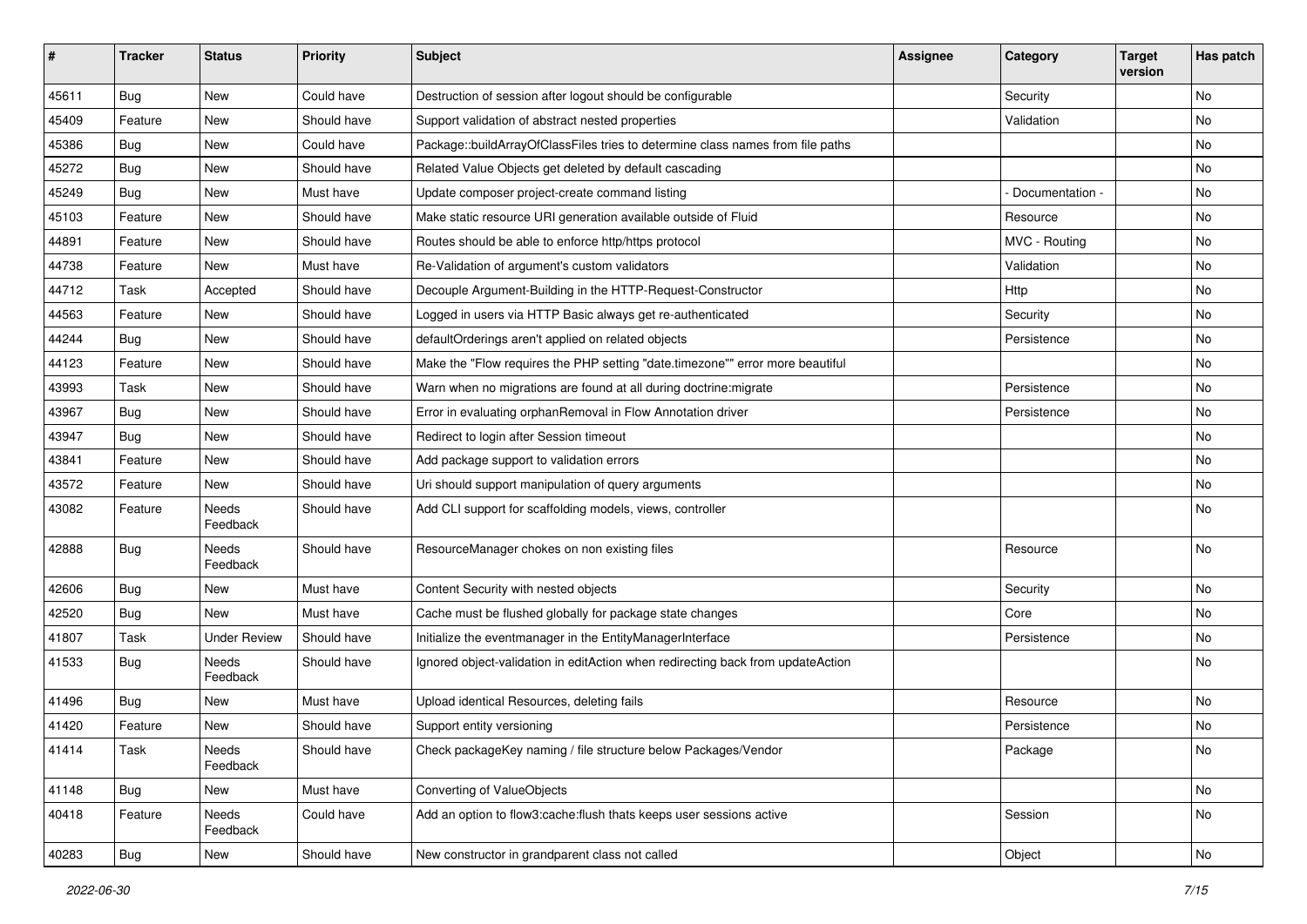| #     | <b>Tracker</b> | <b>Status</b>            | <b>Priority</b> | <b>Subject</b>                                                                                            | <b>Assignee</b> | Category        | <b>Target</b><br>version | Has patch |
|-------|----------------|--------------------------|-----------------|-----------------------------------------------------------------------------------------------------------|-----------------|-----------------|--------------------------|-----------|
| 39910 | Feature        | Accepted                 | Should have     | Ability to query user based on roles                                                                      |                 | Security        |                          | No        |
| 39788 | Feature        | <b>New</b>               | Could have      | RFC: Repository based NotExistsValidator                                                                  |                 | Validation      |                          | No        |
| 39674 | <b>Bug</b>     | New                      | Should have     | \TYPO3\FLOW3\var_dump behaves weird in controller actions doing return                                    |                 | <b>MVC</b>      |                          | No        |
| 39414 | Bug            | <b>New</b>               | Should have     | Security Documentation                                                                                    |                 | Documentation - |                          | <b>No</b> |
| 39088 | Feature        | New                      | Should have     | Add a sgnalslot before compilation                                                                        |                 | Core            |                          | No        |
| 38980 | Bug            | <b>New</b>               | Must have       | ActionController: behavior of required arguments is not consistent                                        |                 | Validation      |                          | <b>No</b> |
| 38222 | Feature        | New                      | Could have      | Step execution signals with concrete name                                                                 |                 | Core            |                          | No        |
| 38216 | <b>Bug</b>     | <b>Needs</b><br>Feedback | Should have     | Static method calls in reflected classes refer to _Original class                                         |                 |                 |                          | No        |
| 37846 | Feature        | <b>New</b>               | Should have     | Should be able to declare more than one controllerObjectName per requestPatterns                          |                 | Security        |                          | <b>No</b> |
| 37831 | Task           | New                      | Could have      | Evaluate using PHP 5.4's internal web server for Functional Testing                                       |                 | - Testing -     |                          | No        |
| 37571 | <b>Bug</b>     | <b>New</b>               | Must have       | Inherited proxies fail when implementing __clone                                                          |                 | <b>AOP</b>      |                          | No        |
| 37564 | Bug            | New                      | Should have     | Validation of Parent Object containing properties of type ManyToOne and<br>ManyToMany to same Target      |                 | Validation      |                          | No        |
| 37473 | <b>Bug</b>     | <b>New</b>               | Must have       | Subsequent Exceptions related to Doctrine Entity Manager makes it snap shut                               |                 | - Testing -     |                          | No        |
| 37405 | Feature        | <b>Under Review</b>      | Should have     | When changing a property wich is used in routing the Link-VH should direkt to the<br>new properties value |                 | MVC - Routing   |                          | No        |
| 37316 | Bug            | <b>New</b>               | Should have     | Use findBestMatchingLocale instead of getDefaultLocale?                                                   |                 | Validation      |                          | <b>No</b> |
| 37279 | Feature        | New                      | Should have     | Request PropertyMapping                                                                                   |                 | Property        |                          | No        |
| 37227 | Bug            | On Hold                  | Must have       | securityContext->getParty is not available in widget context                                              |                 | Session         |                          | No        |
| 36955 | Feature        | New                      | Should have     | Add type filter to var_dump()                                                                             |                 | Error           |                          | No        |
| 36804 | Bug            | New                      | Should have     | Orphaned entities within aggregates are not removed                                                       |                 | Persistence     |                          | <b>No</b> |
| 36634 | <b>Bug</b>     | New                      | Should have     | Reconstituted entities do not have their properties set when initializeObject() is called                 |                 |                 |                          | No        |
| 36633 | <b>Bug</b>     | New                      | Should have     | Reconstituted entities should not have the FLOW3_Persistence_clone property set                           |                 |                 |                          | <b>No</b> |
| 36510 | Feature        | New                      | Should have     | <b>Firewall Redirect?</b>                                                                                 |                 |                 |                          | <b>No</b> |
| 36509 | Feature        | New                      | Should have     | redirectToUri to an uri with acl forces a 403 because of missing csrf token.                              |                 |                 |                          | No        |
| 36508 | <b>Bug</b>     | New                      | Should have     | AuthenticationProvider Request Patterns                                                                   |                 | Security        |                          | <b>No</b> |
| 36495 | <b>Bug</b>     | New                      | Should have     | HTTP Response is sent before persistence preventing Exceptions to be displayed on<br>redirect             |                 | Persistence     |                          | No        |
| 35970 | Task           | New                      | Should have     | Improve performance of Utility/Arrays::integerExplode by using array_map                                  |                 |                 |                          | No        |
| 35831 | <b>Bug</b>     | New                      | Must have       | Deleting or unpublishing of a resource deletes all published symlinks<br>(Web/ Resources/Persistent)      |                 |                 |                          | No        |
| 35783 | Feature        | New                      | Should have     | Lifecycle method after property mapping                                                                   |                 | Object          |                          | No        |
| 35781 | Feature        | New                      | Should have     | Model validation                                                                                          |                 | Validation      |                          | No        |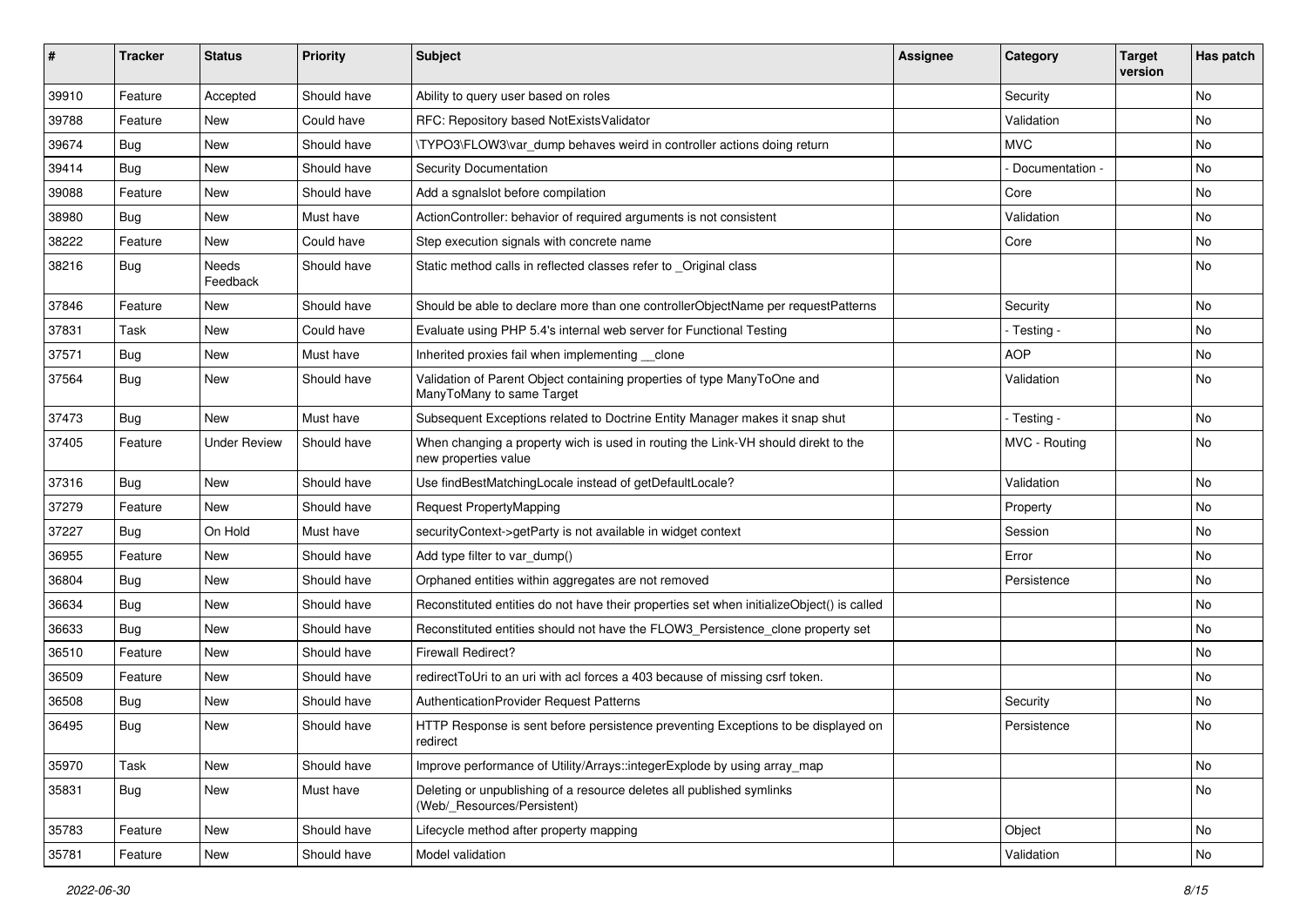| #     | <b>Tracker</b>   | <b>Status</b>            | <b>Priority</b> | <b>Subject</b>                                                                   | <b>Assignee</b> | Category        | <b>Target</b><br>version | Has patch |
|-------|------------------|--------------------------|-----------------|----------------------------------------------------------------------------------|-----------------|-----------------|--------------------------|-----------|
| 35720 | <b>Bug</b>       | <b>New</b>               | Must have       | Access denied Exception for widget links to actions with a policy                |                 | Security        |                          | <b>No</b> |
| 35709 | Task             | New                      | Should have     | Implement global Command aliases                                                 |                 | Cli             |                          | No        |
| 35388 | Feature          | New                      | Could have      | Use the current package as default for translations within controllers           |                 | 118n            |                          | No        |
| 35083 | Bug              | <b>New</b>               | Should have     | involving SecurityContext in Widget's __wakeup situation leads to an exception   |                 | Object          |                          | No        |
| 34816 | Feature          | <b>New</b>               | Should have     | Long text encryption                                                             |                 | Security        |                          | No        |
| 34404 | Bug              | New                      | Should have     | JsonView transformObject does not respect descendAll configuration               |                 |                 |                          | No        |
| 34133 | Feature          | New                      | Could have      | RFC: Handle Semicolons in Path part of URIs as Scoped Path Parameters            |                 | Property        |                          | No        |
| 33710 | Feature          | New                      | Should have     | Configuration based on Domain                                                    |                 |                 |                          | No        |
| 33587 | Feature          | New                      | Should have     | Automatically remove unused Resources                                            |                 | Resource        |                          | No        |
| 33465 | Bug              | New                      | Should have     | Some vital commands to recover the system fail when recovery is needed           |                 | Command         |                          | No        |
| 33293 | Bug              | New                      | Should have     | Injection to private variable results in injection of the the wrong class        |                 |                 |                          | No        |
| 33258 | Major<br>Feature | Accepted                 | Should have     | Implement support for Assetic                                                    |                 |                 |                          | No        |
| 33078 | Bug              | New                      | Should have     | No Redirect to Login                                                             |                 | Security        |                          | <b>No</b> |
| 33069 | Task             | New                      | Should have     | Make command output sparse, implement generic verbose switch                     |                 | Command         |                          | No        |
| 33055 | <b>Bug</b>       | <b>New</b>               | Must have       | AccessDeniedException instead of WebRedirect                                     |                 | Security        |                          | No        |
| 33049 | Feature          | New                      | Could have      | Allow configuration of context without environment variable (needed for IIS)     |                 | Core            |                          | No        |
| 33018 | Feature          | New                      | Should have     | Translator should support override of labels from other packages                 |                 | 118n            |                          | No        |
| 32985 | Feature          | New                      | Should have     | Implement Processing Rules when merging numerically-indexed arrays               |                 | Utility         |                          | No        |
| 32869 | Bug              | <b>New</b>               | Must have       | Security config tokenClass doesnt throw exception if not found the class         |                 | Security        |                          | No        |
| 32294 | Feature          | New                      | Should have     | Lazy initialization of loggers                                                   |                 |                 |                          | No        |
| 32105 | Bug              | New                      | Must have       | IgnoreValidation ignored if ACL is set for this controller action                |                 | Security        |                          | No        |
| 31484 | Feature          | Needs<br>Feedback        | Could have      | possibility to modify inner workings of proxy class builder                      |                 |                 |                          | No        |
| 31339 | Task             | On Hold                  | Could have      | Search                                                                           |                 | Documentation - |                          | <b>No</b> |
| 31262 | Feature          | New                      | Should have     | Named arguments in Objects yaml for constructor arguments                        |                 | Object          |                          | No        |
| 31261 | Feature          | <b>New</b>               | Should have     | Virtual objects - generate proxy classes for interfaces                          |                 | Object          |                          | No        |
| 31210 | Bug              | New                      | Must have       | constructor of proxy class not compatible with interfaces defening a constructor |                 | Object          |                          | No        |
| 30423 | Feature          | New                      | Should have     | Rendering template of other action without forward                               |                 | <b>MVC</b>      |                          | No        |
| 29258 | Feature          | Needs<br>Feedback        | Should have     | Provide a way to override classes by environment                                 |                 |                 |                          | No        |
| 28399 | Feature          | <b>Needs</b><br>Feedback | Should have     | Validation message and code should be configurable for bundled validators        |                 | Validation      |                          | <b>No</b> |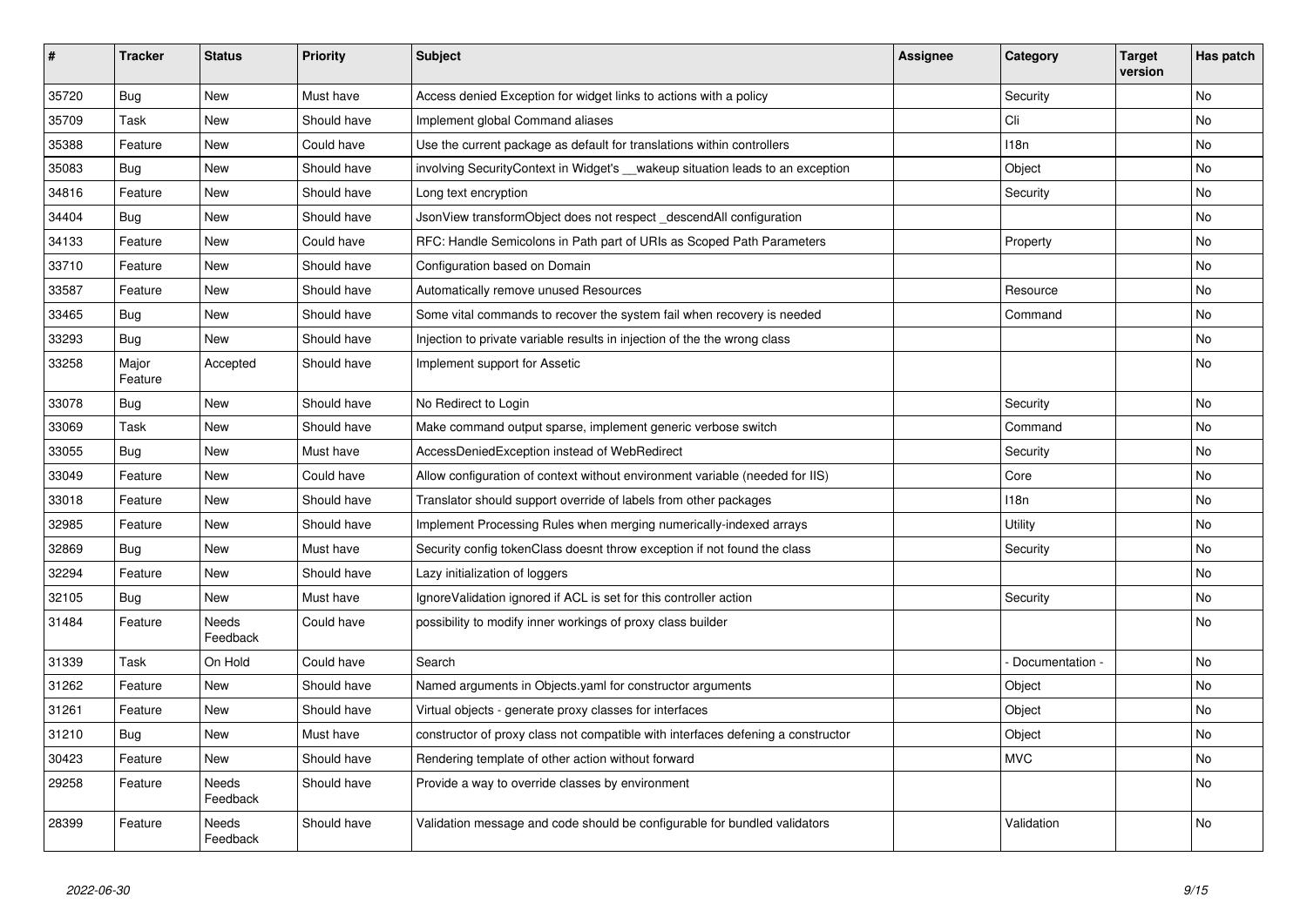| #     | <b>Tracker</b>   | <b>Status</b>            | <b>Priority</b> | <b>Subject</b>                                                                                          | Assignee | Category          | <b>Target</b><br>version | Has patch |
|-------|------------------|--------------------------|-----------------|---------------------------------------------------------------------------------------------------------|----------|-------------------|--------------------------|-----------|
| 28319 | Bug              | Needs<br>Feedback        | Should have     | Access denied will be logged at the wrong location in nested calls                                      |          | Security          |                          | No        |
| 28136 | Feature          | New                      | Should have     | HTTP Semantics for Transactions and more                                                                |          | Persistence       |                          | No        |
| 27561 | Task             | Accepted                 | Could have      | Complete documentation                                                                                  |          | Documentation -   |                          | No        |
| 27379 | Bug              | Needs<br>Feedback        | Must have       | add check to clear the database at tearDown in testing                                                  |          |                   |                          | No        |
| 27088 | Bug              | On Hold                  | Should have     | initializeObject() is called too early when reconstructing entities                                     |          | Object            |                          | No        |
| 26745 | Feature          | New                      | Should have     | MVC should know about entities lying in the session                                                     |          | <b>MVC</b>        |                          | No        |
| 11039 | Bug              | Needs<br>Feedback        | Must have       | Static object container injects properties to result of factory object                                  |          |                   |                          | No        |
| 9861  | Feature          | Needs<br>Feedback        | Should have     | Leave logging up and running as long as possible                                                        |          | Log               |                          | No        |
| 9313  | Feature          | New                      | Should have     | Support for currencies                                                                                  |          | 118n              |                          | No        |
| 8464  | Feature          | New                      | Should have     | Write settings using the ConfigurationManager                                                           |          | Configuration     |                          | No        |
| 3585  | Major<br>Feature | New                      | Should have     | Implement support for value objects                                                                     |          |                   |                          | No        |
| 2817  | Feature          | <b>Needs</b><br>Feedback | Should have     | Provide safeguard for preventing multiple submits of a form                                             |          | <b>MVC</b>        |                          | No.       |
| 47950 | Bug              | New                      | Should have     | import of remote resources                                                                              |          | Resource          | 2.0.1                    | No.       |
| 47487 | Bug              | New                      | Should have     | Functional test classes in package without classes are not compiled                                     |          | Core              | 2.0.1                    | No        |
| 47331 | Bug              | Accepted                 | Must have       | ObjectManager shutdown with Dependency Injection Proxy causes fatal errors                              |          | Object            | 2.0.1                    | No        |
| 47325 | Bug              | <b>Under Review</b>      | Should have     | ReflectionData and classSchema caches need not be freezable                                             |          | Reflection        | 2.0.1                    | No        |
| 46716 | Bug              | New                      | Must have       | Empty class names in Dependencylnjection proxy code when using Caches /<br>Factory-created dependencies |          | Object            | 2.0.1                    | No        |
| 45041 | Bug              | <b>New</b>               | Must have       | Set file permissions doesnt work                                                                        |          | Command           | 2.0.1                    | No.       |
| 44361 | Bug              | New                      | Should have     | TYPO3\Flow\I18n\Formatter\DatetimeFormatter - caching DATETIME type                                     |          | 118n              | 2.0.1                    | No        |
| 44186 | Bug              | New                      | Should have     | Request does not accept custom Content-Type                                                             |          | <b>MVC</b>        | 2.0.1                    | No        |
| 44185 | Bug              | New                      | Should have     | XML body always need a root node                                                                        |          | <b>MVC</b>        | 2.0.1                    | No        |
| 44184 | Bug              | New                      | Should have     | Request arguments are not merged correctly for single object actions                                    |          | <b>MVC</b>        | 2.0.1                    | No        |
| 44148 | Bug              | New                      | Should have     | Documentation for executeCommand() needs clarification                                                  |          |                   | 2.0.1                    | No        |
| 43541 | <b>Bug</b>       | New                      | Should have     | Incomplete classes path detection for PSR-0                                                             |          | Core              | 2.0.1                    | No        |
| 42465 | Task             | New                      | Should have     | Document i18n settings                                                                                  |          | - Documentation - | 2.0.1                    | No        |
| 42101 | Bug              | New                      | Must have       | Proxyclasses are not rebuild in Development context unless cache is empty                               |          | Object            | 2.0.1                    | No        |
| 40854 | Task             | New                      | Must have       | Update security documentation (authentication in 1.2)                                                   |          | Documentation -   | 2.0.1                    | No        |
| 39096 | <b>Bug</b>       | New                      | Should have     | Unnecessary compile invoked in non production context?                                                  |          | Core              | 2.0.1                    | No        |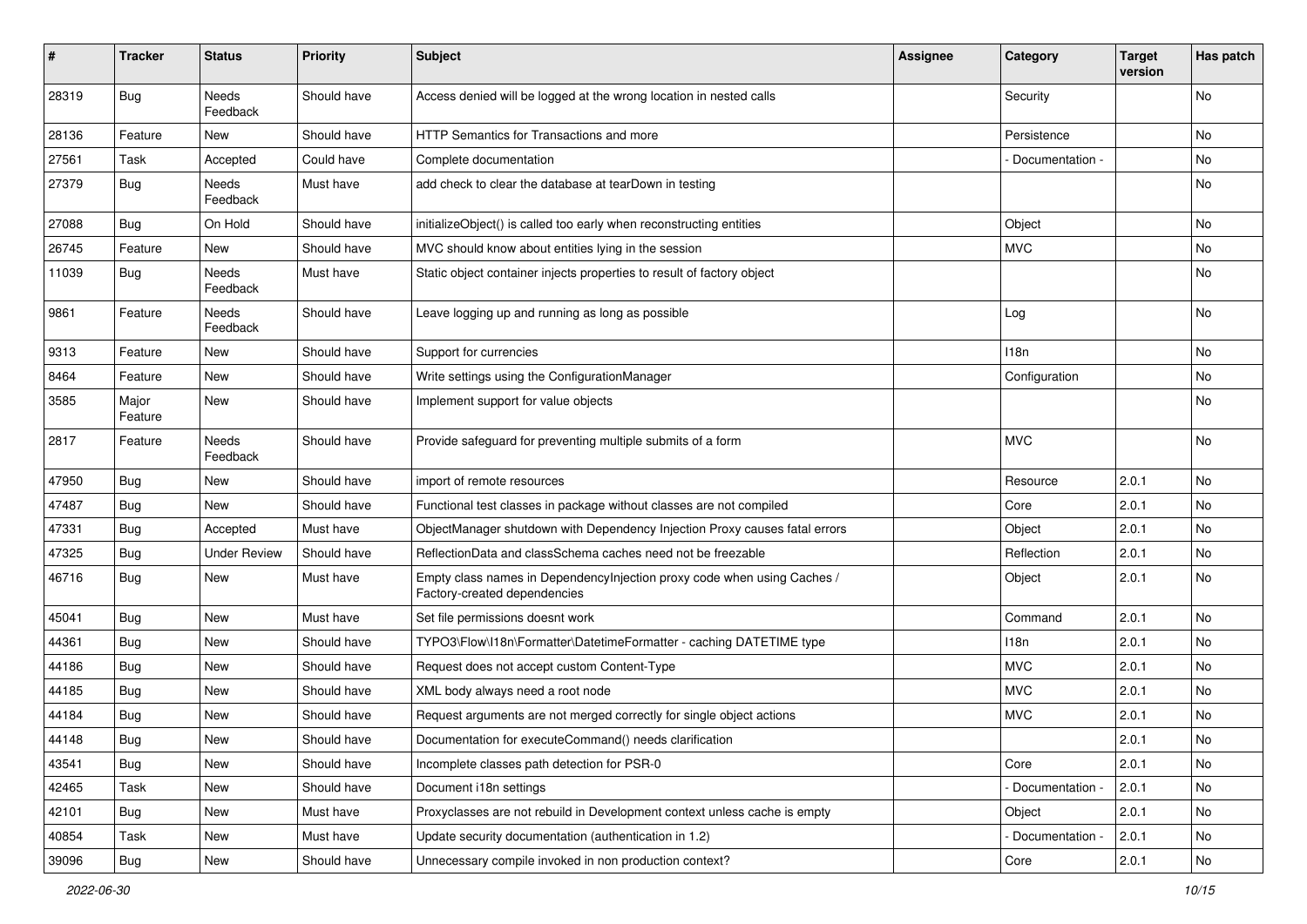| #     | <b>Tracker</b>   | <b>Status</b>            | <b>Priority</b> | <b>Subject</b>                                                                                     | Assignee             | Category                         | <b>Target</b><br>version | Has patch |
|-------|------------------|--------------------------|-----------------|----------------------------------------------------------------------------------------------------|----------------------|----------------------------------|--------------------------|-----------|
| 27798 | Bug              | Accepted                 | Must have       | CSRF protection not working for forms in a plugin                                                  |                      | Security                         | 2.0.1                    | <b>No</b> |
| 58927 | Bug              | New                      | Should have     | Overlapping ressouce definitions in Policy yaml resolved incorrectly                               |                      | Security                         | 2.1                      | No        |
| 58153 | Bug              | New                      | Should have     | Session - Scope, Property with interface annotation fails at wakeup                                |                      | <b>AOP</b>                       | 2.1                      | No        |
| 54046 | Bug              | New                      | Must have       | Removal of ValueObjects from a ManyToMany relationship is not possible                             |                      | Persistence                      | 2.1                      | No        |
| 62292 | Major<br>Feature | New                      | Should have     | Support for entity translation                                                                     |                      | 118n                             | 2.x                      | No        |
| 58894 | Bug              | New                      | Must have       | MySQL max key length exceeded during Neos setup                                                    |                      | <b>Error Handler</b><br>Report - | 2.x                      | <b>No</b> |
| 58579 | Feature          | <b>New</b>               | Should have     | Adding own environment constants to Flow                                                           |                      |                                  | 2.x                      | <b>No</b> |
| 57374 | Bug              | New                      | Should have     | Persisted entities saved in session are not resolved                                               |                      | Session                          | 2.x                      | No        |
| 51847 | Bug              | New                      | Should have     | Overiding controller actions with other required parameter sets results in fatal error.            |                      | Reflection                       | 2.x                      | No        |
| 49806 | Task             | Accepted                 | Should have     | Date formatting should care about the time zone                                                    | Adrian Föder         | 118n                             |                          | No        |
| 49566 | Bug              | New                      | Should have     | NULL source values are not handled correctly                                                       | Adrian Föder         | Property                         |                          | No        |
| 48167 | Feature          | Accepted                 | Should have     | Command line account and role browsing                                                             | Adrian Föder         | Security                         |                          | No        |
| 45851 | Feature          | Needs<br>Feedback        | Could have      | Allow referencing environment variables in Settings.yaml                                           | Adrian Föder         |                                  |                          | No        |
| 44542 | Task             | New                      | Should have     | Mention the risk of requestPatterns regarding foreign package's SecurityContext<br>usage           | Adrian Föder         | Documentation -                  |                          | No        |
| 51809 | Bug              | <b>Under Review</b>      | Must have       | Commit "[BUGFIX] Published resources don't support symlinks" produces an fatal<br>error on Windows | Adrian Föder         | Core                             | 2.0.1                    | No        |
| 49025 | Task             | <b>Under Review</b>      | Could have      | Dynamic locale detection / determination                                                           | Adrian Föder         | 118 <sub>n</sub>                 | 2.1                      | <b>No</b> |
| 59672 | Feature          | <b>Under Review</b>      | Should have     | Add support for Doctrine 2.5 embeddables                                                           | Alexander Berl       | Persistence                      |                          | No        |
| 48596 | Bug              | <b>Under Review</b>      | Should have     | Ignored Tags configuration should be easier to configure from packages                             | Alexander Berl       | Configuration                    |                          | No        |
| 48532 | Bug              | <b>Under Review</b>      | Should have     | JsonView Configuration behaves differently for arrays and objects                                  | Alexander Berl       | <b>MVC</b>                       |                          | <b>No</b> |
| 47339 | Feature          | Needs<br>Feedback        | Could have      | Allow RequestHandlers to get the current Request injected                                          | Alexander Berl       | Http                             |                          | No        |
| 40824 | Bug              | <b>Needs</b><br>Feedback | Should have     | Modified action controller methods not detected properly                                           | Andreas Förthner     |                                  |                          | <b>No</b> |
| 38065 | Feature          | New                      | Must have       | Implement content security for DQL queries                                                         | Andreas Förthner     | Security                         |                          | No        |
| 58773 | Bug              | Accepted                 | Should have     | Improve NoMatchingRouteException                                                                   | Bastian<br>Waidelich | MVC - Routing                    |                          | <b>No</b> |
| 58494 | <b>Bug</b>       | <b>Needs</b><br>Feedback | Must have       | Inifinite redirects if index.php presents in URI                                                   | Bastian<br>Waidelich | MVC - Routing                    |                          | <b>No</b> |
| 53350 | Bug              | Accepted                 | Should have     | Trying to create a Link in an Template in CLI Context should provide a helpful<br>exception        | Bastian<br>Waidelich | MVC - Routing                    |                          | <b>No</b> |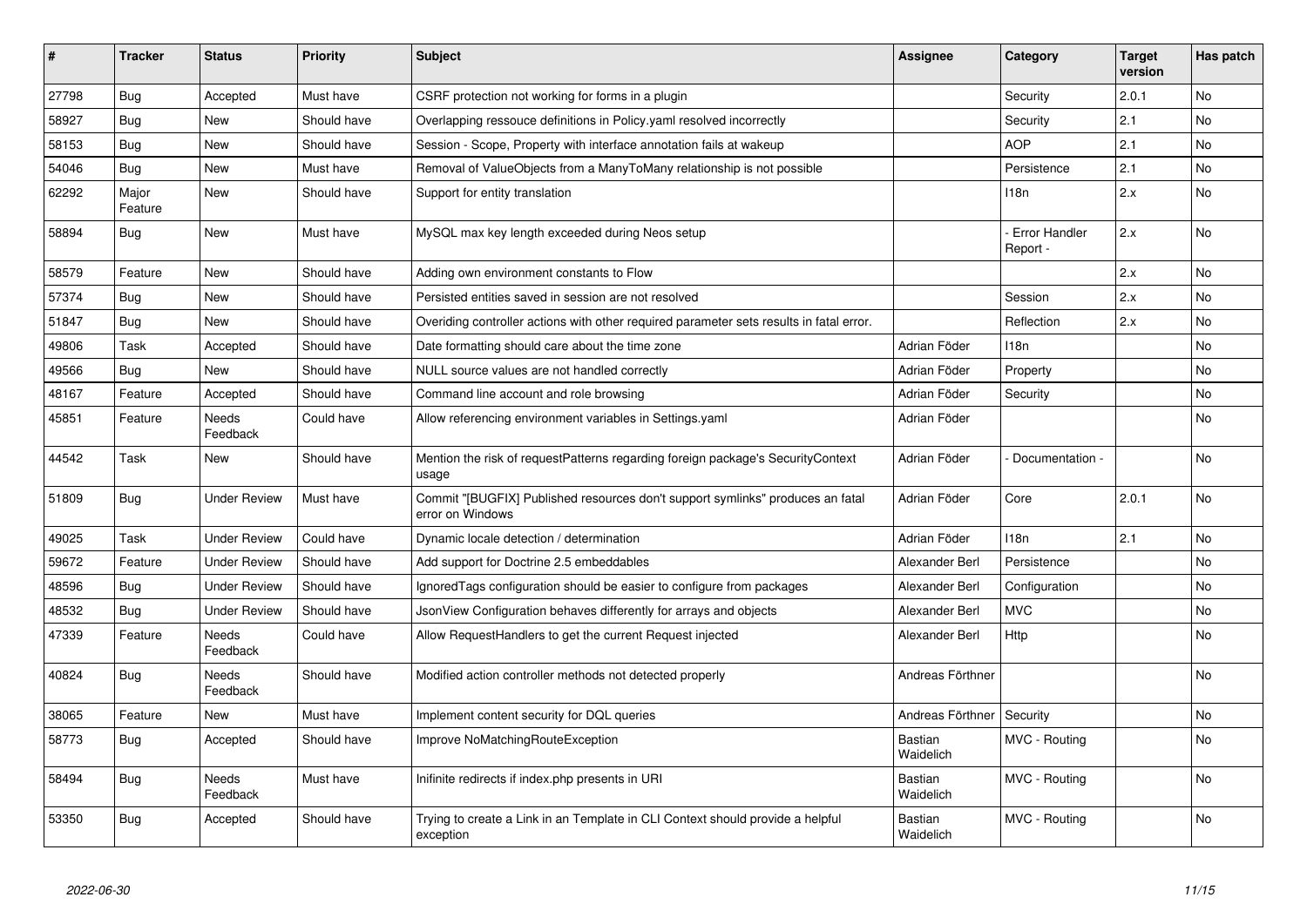| #     | Tracker    | <b>Status</b>       | <b>Priority</b> | <b>Subject</b>                                                                                                       | <b>Assignee</b>              | Category        | <b>Target</b><br>version | Has patch |
|-------|------------|---------------------|-----------------|----------------------------------------------------------------------------------------------------------------------|------------------------------|-----------------|--------------------------|-----------|
| 50395 | Bug        | Accepted            | Should have     | Route cache caches routes for non dispatchable requests                                                              | <b>Bastian</b><br>Waidelich  | MVC - Routing   |                          | <b>No</b> |
| 45405 | <b>Bug</b> | Accepted            | Should have     | Uncaught Exception in DynamicRoutePart                                                                               | <b>Bastian</b><br>Waidelich  | MVC - Routing   |                          | No        |
| 37302 | <b>Bug</b> | Needs<br>Feedback   | Should have     | NumberValidator                                                                                                      | Carsten Bleicker             | Validation      |                          | No        |
| 8923  | Task       | <b>Under Review</b> | Could have      | Provide a Nginx Server Configuration for FLOW3                                                                       | Christian Müller             | Documentation - | 1.1.1                    | No        |
| 55870 | Feature    | New                 | Must have       | Enhance f:form.textfield or add a f:form.datefield VH with enhanced validation and<br>propertymapping                | Christian Müller             |                 |                          | <b>No</b> |
| 55306 | <b>Bug</b> | <b>Under Review</b> | Should have     | Filenames should not exceed 255 characters                                                                           | Christian Müller             |                 |                          | No        |
| 54146 | Bug        | New                 | Should have     | Different sorting of arguments in ACL Patterns doesnt work                                                           | Christian Müller             | Security        |                          | No        |
| 46974 | <b>Bug</b> | Accepted            | Should have     | Original and Proxy class in one file makes it difficult to reach 100% code coverage for<br>functional tests          | Christian Müller             | Object          |                          | No        |
| 45253 | Task       | Accepted            | Must have       | Throw exception in PointcutMethodNameFilter if given method's argument does not<br>match the actual method signature | Christian Müller             | Security        |                          | <b>No</b> |
| 30890 | Feature    | Accepted            | Should have     | Developer Toolbar                                                                                                    | Christian Müller             | <b>MVC</b>      |                          | No        |
| 26986 | Feature    | Accepted            | Should have     | Debug toolbar                                                                                                        | Christian Müller             |                 |                          | <b>No</b> |
| 48898 | <b>Bug</b> | New                 | Must have       | configuration for roles fails if one of Policy.yaml files contain empty "roles array"                                | Christian Müller             | Security        | 2.0.1                    | No        |
| 46425 | Task       | <b>Under Review</b> | Should have     | DI proxy classes use raw reflection instead of RelfectionService                                                     | Christian Müller             | Core            | 2.0.1                    | No        |
| 41900 | Feature    | Accepted            | Should have     | Check for duplicate PSR-0 autoload namespaces                                                                        | Christian Jul<br>Jensen      | Package         |                          | <b>No</b> |
| 41832 | Task       | New                 | Should have     | Improve error handling for incompatible packages                                                                     | Christian Jul<br>Jensen      | Package         |                          | <b>No</b> |
| 46371 | Feature    | New                 | Should have     | Support compilation of static information in proxy classes                                                           | Christopher<br>Hlubek        |                 |                          | <b>No</b> |
| 46063 | Feature    | New                 | Should have     | Implement username password provider with "remember me" persistent cookie                                            | Christopher<br><b>Hlubek</b> | Security        |                          | No        |
| 27322 | Feature    | On Hold             | Should have     | Add support for Appserver-in-PHP, which could result in much faster executions.                                      | Christopher<br>Hlubek        |                 |                          | No        |
| 47858 | Bug        | Needs<br>Feedback   | Should have     | Remove .htaccess from Composer Installer Essentials                                                                  | Christopher<br>Hlubek        | Package         | 2.0.1                    | No        |
| 28052 | Feature    | On Hold             | Should have     | Possibility to enable or disable accounts                                                                            | Julian Kleinhans             | Security        |                          | No        |
| 40802 | <b>Bug</b> | Accepted            | Should have     | Documentation mistake (authentication)                                                                               | Karsten<br>Dambekalns        | Documentation - | 1.1.1                    | No        |
| 38004 | <b>Bug</b> | Accepted            | Should have     | Missing CheatSheet folder for Getting Started manual                                                                 | Karsten<br>Dambekalns        | Documentation - | 1.1.1                    | No        |
| 58193 | <b>Bug</b> | <b>Under Review</b> | Should have     | Forward-port changelogs to master branch                                                                             | Karsten<br>Dambekalns        |                 |                          | No        |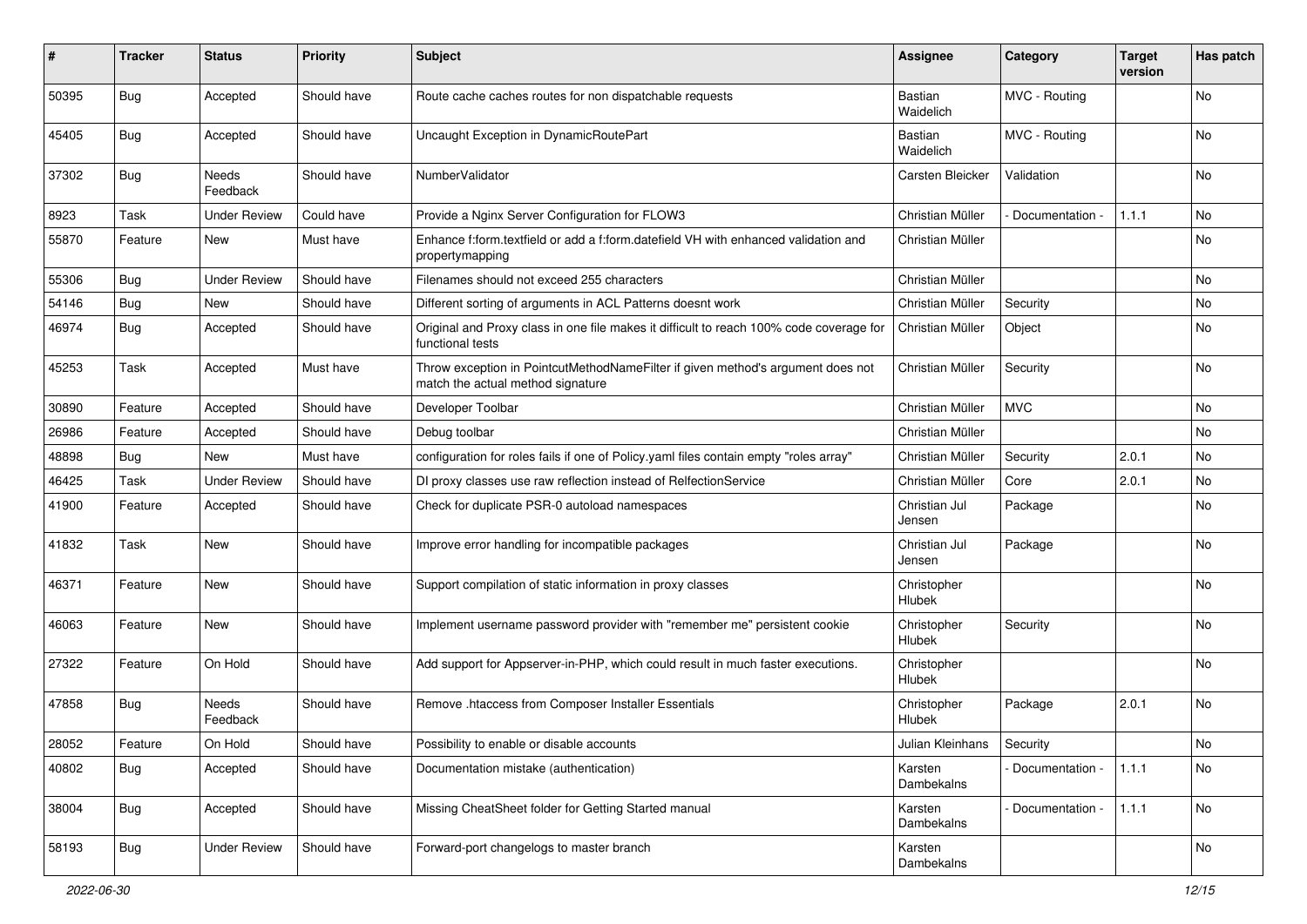| #     | <b>Tracker</b> | <b>Status</b>       | <b>Priority</b> | <b>Subject</b>                                                                                               | <b>Assignee</b>       | Category     | <b>Target</b><br>version | Has patch |
|-------|----------------|---------------------|-----------------|--------------------------------------------------------------------------------------------------------------|-----------------------|--------------|--------------------------|-----------|
| 50080 | Bug            | Needs<br>Feedback   | Should have     | Broken concept for CLI/Web separation                                                                        | Karsten<br>Dambekalns | Core         |                          | <b>No</b> |
| 44396 | Task           | Accepted            | Should have     | Move Doctrine ORM integration onto own namespace                                                             | Karsten<br>Dambekalns | Persistence  |                          | No        |
| 44375 | Task           | Accepted            | Should have     | Make all persistence reads go through repositories                                                           | Karsten<br>Dambekalns | Persistence  |                          | <b>No</b> |
| 44314 | Task           | Accepted            | Must have       | slightly file permissions for /Configuration/* and /Data/Persistent/EncryptionKey                            | Karsten<br>Dambekalns | Security     |                          | <b>No</b> |
| 43621 | Bug            | <b>Under Review</b> | Must have       | Composer installer overwrites Settings yaml.example                                                          | Karsten<br>Dambekalns |              |                          | <b>No</b> |
| 43192 | Bug            | Accepted            | Should have     | findByIdentifier() for non-persisted objects not working for custom identifier properties                    | Karsten<br>Dambekalns | Persistence  |                          | <b>No</b> |
| 42550 | Task           | <b>Under Review</b> | Should have     | Add top-level .htaccess to block everything but Web                                                          | Karsten<br>Dambekalns |              |                          | <b>No</b> |
| 41727 | Bug            | Accepted            | Should have     | @Flow\Identity and @ORM\InheritanceType("JOINED") can't be used together                                     | Karsten<br>Dambekalns |              |                          | No        |
| 41029 | <b>Bug</b>     | Accepted            | Should have     | Method security is also evaluating abstract classes                                                          | Karsten<br>Dambekalns | Security     |                          | <b>No</b> |
| 40410 | Bug            | Needs<br>Feedback   | Should have     | Exception when using Apc, Memcached of Redis cache backend for reflection status<br>and object configuration | Karsten<br>Dambekalns | Cache        |                          | <b>No</b> |
| 39699 | <b>Bug</b>     | Accepted            | Should have     | SQL DDL for TYPO3\FLOW3\Cache\Backend\PdoBackend                                                             | Karsten<br>Dambekalns | Cache        |                          | No        |
| 39609 | Feature        | Accepted            | Should have     | <b>Migration Version</b>                                                                                     | Karsten<br>Dambekalns | Migrations - |                          | <b>No</b> |
| 39253 | Feature        | Accepted            | Should have     | Remove mirroring mode option and code                                                                        | Karsten<br>Dambekalns | Resource     |                          | <b>No</b> |
| 37372 | Feature        | Accepted            | Should have     | Inheritance in ORM should be configured automatically                                                        | Karsten<br>Dambekalns | Persistence  |                          | <b>No</b> |
| 37354 | Bug            | Accepted            | Should have     | Do not apply generate Value Hash() and generate Uuid() if custom identifier is used                          | Karsten<br>Dambekalns | Persistence  |                          | <b>No</b> |
| 37352 | Bug            | <b>Under Review</b> | Must have       | generateValueHash() should use getIdentifierByObject()                                                       | Karsten<br>Dambekalns | Persistence  |                          | No        |
| 36840 | Task           | Accepted            | Should have     | Improve exception for wrong locales                                                                          | Karsten<br>Dambekalns | 118n         |                          | <b>No</b> |
| 36715 | Feature        | Accepted            | Should have     | Make simultaneous use of multiple persistence backends possible                                              | Karsten<br>Dambekalns | Persistence  |                          | <b>No</b> |
| 35868 | Bug            | On Hold             | Must have       | Unstable condition in Utility\Environment                                                                    | Karsten<br>Dambekalns | Environment  |                          | No        |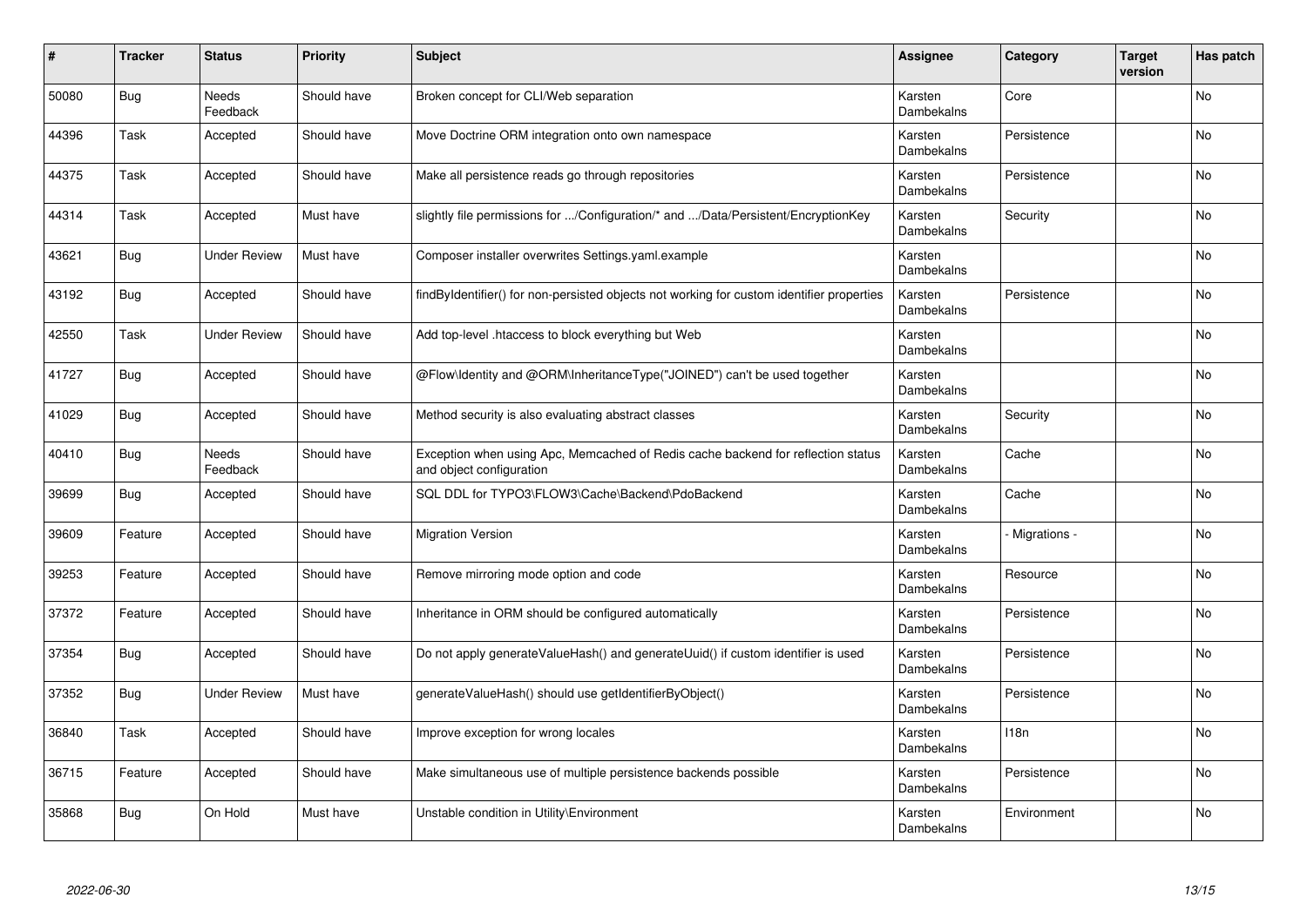| #     | <b>Tracker</b> | <b>Status</b>       | <b>Priority</b> | <b>Subject</b>                                                                     | <b>Assignee</b>        | Category      | <b>Target</b><br>version | Has patch |
|-------|----------------|---------------------|-----------------|------------------------------------------------------------------------------------|------------------------|---------------|--------------------------|-----------|
| 35030 | Feature        | <b>Under Review</b> | Should have     | Dynamic locale detection                                                           | Karsten<br>Dambekalns  | 118n          |                          | No        |
| 34879 | <b>Bug</b>     | Accepted            | Must have       | Proxied object is not update()able                                                 | Karsten<br>Dambekalns  | Persistence   |                          | No        |
| 33937 | Feature        | Accepted            | Should have     | Convenience method to resolve public "resource://" paths                           | Karsten<br>Dambekalns  | Resource      |                          | No        |
| 33024 | Bug            | Accepted            | Must have       | Exception when validating a float in a Model with the Number validator             | Karsten<br>Dambekalns  | 118n          |                          | No        |
| 32873 | <b>Bug</b>     | Accepted            | Must have       | Value changes for logged in account are not persisted due to session serialization | Karsten<br>Dambekalns  |               |                          | No        |
| 32607 | Feature        | Needs<br>Feedback   | Should have     | Export localized strings for JS consumption                                        | Karsten<br>Dambekalns  | 118n          |                          | No        |
| 32574 | Bug            | Accepted            | Should have     | FLOW3 enters fork bombs when using cgi-fcgi vs cli                                 | Karsten<br>Dambekalns  | Core          |                          | No        |
| 31500 | Bug            | <b>Under Review</b> | Must have       | Argument validation for CLI requests is not done                                   | Karsten<br>Dambekalns  | Validation    |                          | No        |
| 30933 | Feature        | Needs<br>Feedback   | Should have     | Check for unique constraints on add()                                              | Karsten<br>Dambekalns  | Persistence   |                          | No        |
| 28016 | <b>Bug</b>     | Needs<br>Feedback   | Should have     | Cascade remove of cleared ArrayCollection                                          | Karsten<br>Dambekalns  | Persistence   |                          | No        |
| 27721 | Bug            | Needs<br>Feedback   | Should have     | Permissions of uploaded resources not correct                                      | Karsten<br>Dambekalns  | Resource      |                          | No        |
| 26943 | Feature        | Needs<br>Feedback   | Should have     | Add i18n support to domain models                                                  | Karsten<br>Dambekalns  | 118n          |                          | No        |
| 26765 | Feature        | Accepted            | Should have     | Support class schema features for every reflected class                            | Karsten<br>Dambekalns  | Reflection    |                          | No        |
| 13559 | Bug            | Accepted            | Should have     | ObjectSerializer failes with persistent objects within arrays                      | Karsten<br>Dambekalns  | Persistence   |                          | No        |
| 43190 | Bug            | Accepted            | Should have     | Misleading exception message for incompatible database structure                   | Karsten<br>Dambekalns  | Persistence   | 2.0.1                    | No        |
| 32707 | <b>Bug</b>     | Accepted            | Must have       | <b>Bad Bad FileBackend</b>                                                         | Karsten<br>Dambekalns  | Cache         | 2.0.1                    | No        |
| 55793 | Feature        | <b>Under Review</b> | Could have      | Add Support for groupBy                                                            | Kerstin<br>Huppenbauer | Persistence   |                          | No        |
| 46689 | Bug            | New                 | Must have       | The new ClassLoader swallows Fatal Errors                                          | Marc Neuhaus           |               |                          | No        |
| 37373 | Feature        | <b>Under Review</b> | Should have     | Make annotation overrides / "injection" via Objects.yaml possible                  | Marc Neuhaus           | Configuration |                          | No        |
| 28074 | Feature        | Needs<br>Feedback   | Should have     | Provide a shell script that installs Phoenix or FLOW3 from git                     | Markus Bucher          |               |                          | No        |
| 37885 | Feature        | New                 | Could have      | Add CLI to show the object-configuration for a FLOW3 object-name                   | Martin Ficzel          | Cli           |                          | No        |